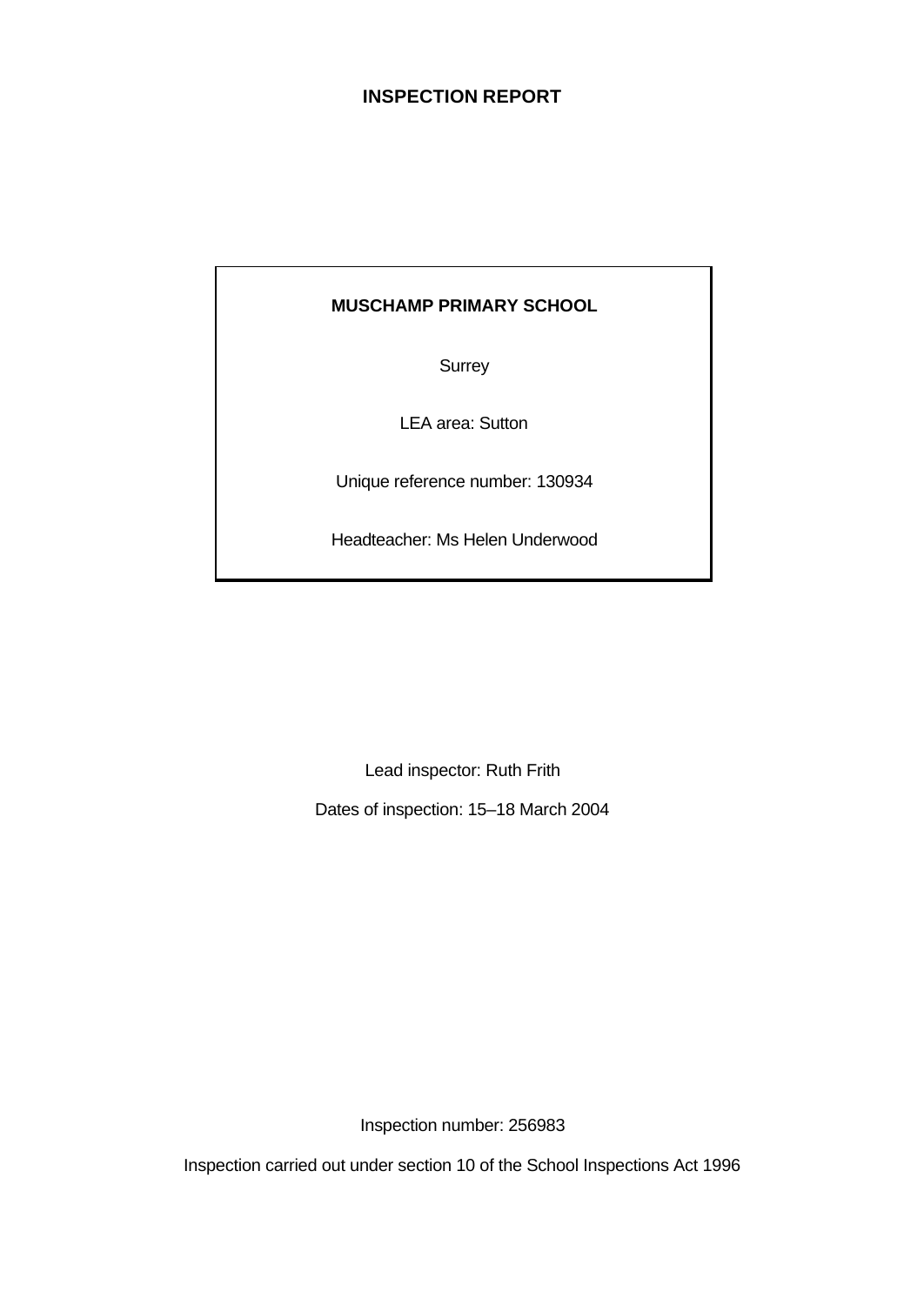© Crown copyright 2004

This report may be reproduced in whole or in part for non-commercial educational purposes, provided that all extracts quoted are reproduced verbatim without adaptation and on condition that the source and date thereof are stated.

Further copies of this report are obtainable from the school. Under the School Inspections Act 1996, the school must provide a copy of this report and/or its summary free of charge to certain categories of people. A charge not exceeding the full cost of reproduction may be made for any other copies supplied.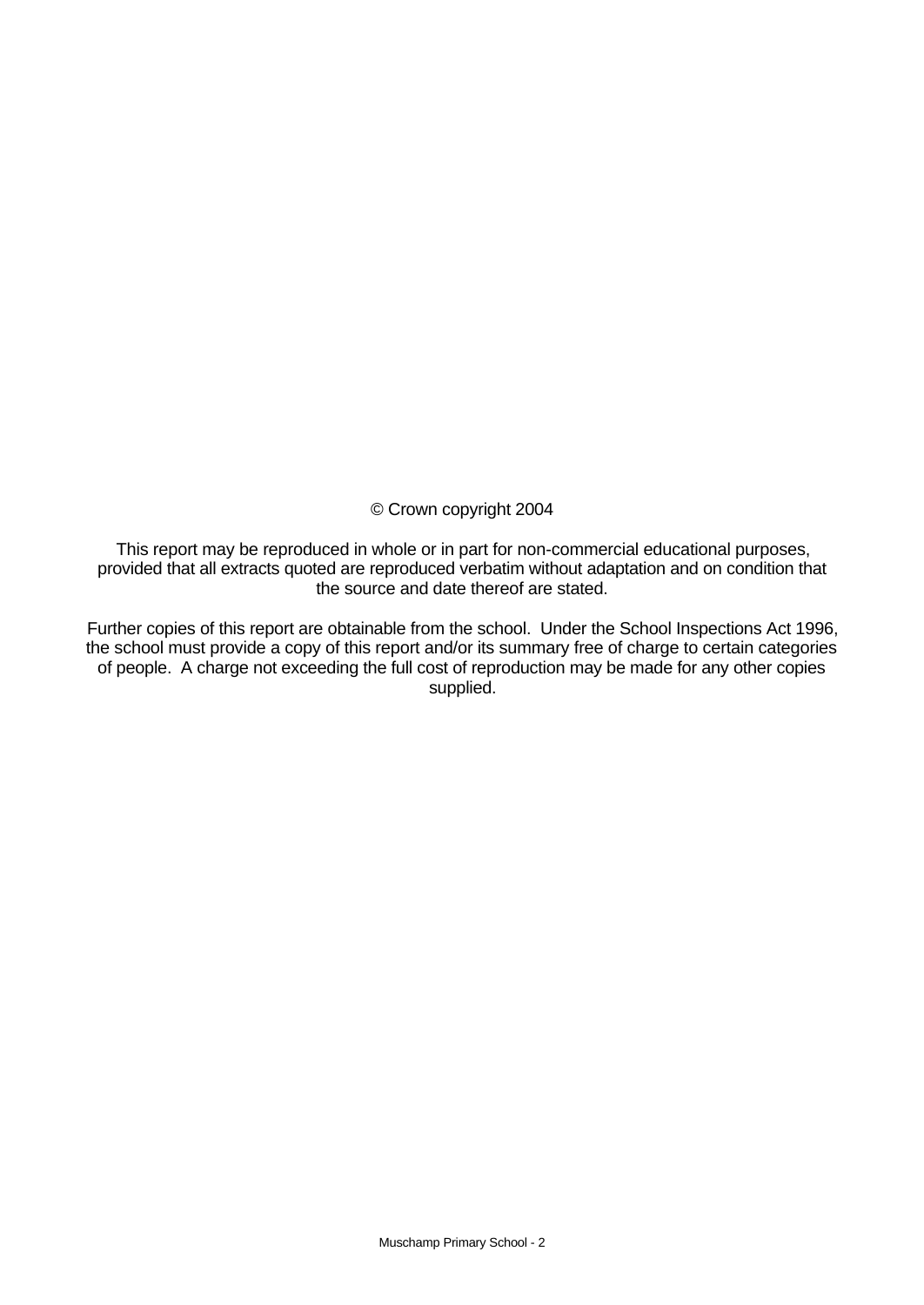# **INFORMATION ABOUT THE SCHOOL**

| Type of school:              | Primary                     |
|------------------------------|-----------------------------|
| School category:             | Community                   |
| Age range of pupils:         | 3–11                        |
| Gender of pupils:            | Mixed                       |
| Number on roll:              | 465                         |
| School address:              | Muschamp Road<br>Carshalton |
| Postcode:                    | Surrey<br><b>SM5 2SE</b>    |
| Telephone number:            | 020 8669 2514               |
| Fax number:                  | 020 8669 5764               |
| Appropriate authority:       | Governing body              |
| Name of chair of governors:  | Mr Alex Fitzgerald          |
| Date of previous inspection: | 30 March 1998               |

#### **CHARACTERISTICS OF THE SCHOOL**

Muschamp Primary School is a very large community school which provides for boys and girls aged 3 to 11 years. Pupils come from a range of social backgrounds but overall, the socio-economic status of families is well below average. A higher than average percentage of pupils receive free school meals. When children join the school, attainment in communication, language, literacy and personal development is well below average. In the last school year, approximately 13 per cent of pupils either left or joined the school other than at the usual times. In the 2002/3 academic year, 32 per cent of the Year 6 pupils had been admitted after the Reception Year and 22 per cent had not taken the National Curriculum Year 2 tests at Muschamp. The school also has a 52 place Language Opportunity Base. Pupils who use this facility frequently come from outside the immediate school catchment area, with a few coming from other local education authorities. All these pupils have Statements of Special Educational Needs. Currently, across the school, 208 pupils are identified as having special educational needs, including 60 with a Statement of Special Educational Needs. Those receiving regular additional support display a wide range of social, emotional, behavioural, communication or learning difficulties. Approximately 85 per cent of pupils are from White – British heritage, with others in the school representing a range of minority ethnic groups. Currently, 17 pupils are identified as coming from a home where it is believed that English is spoken as an additional language and seven are at the early stages of learning English. There are seven pupils who come from families holding refugee or asylum seeker status and two pupils come from the Traveller community. Generally, each year there are a few pupils who are looked after by carers other than members of their birth families. Muschamp received the School Achievement Award in 2001. The school is a partner in the LBS Regeneration Scheme, Sure Start and the LBS Excellence Cluster. All these initiatives recognise the relatively high levels of deprivation in the area and aim to improve educational experiences for children.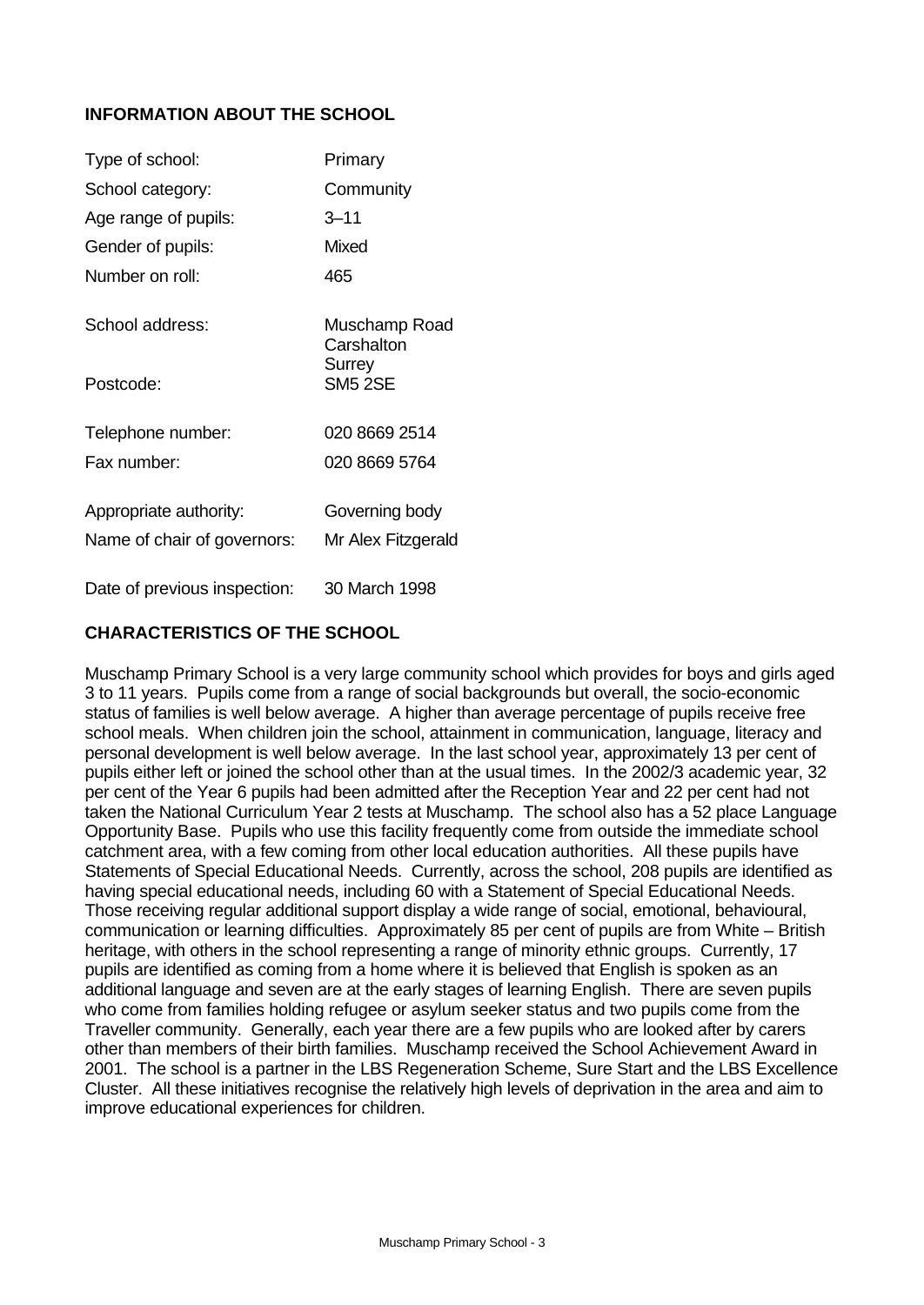# **INFORMATION ABOUT THE INSPECTION TEAM**

| Members of the inspection team |                      | <b>Subject responsibilities</b> |                                             |
|--------------------------------|----------------------|---------------------------------|---------------------------------------------|
| 2490                           | <b>Ruth Frith</b>    | Lead inspector                  | <b>Foundation Stage</b>                     |
|                                |                      |                                 | English as an additional language           |
|                                |                      |                                 | Science                                     |
| 9519                           | <b>Sue Pritchard</b> | Lay inspector                   |                                             |
| 20063                          | <b>Gerard Slamon</b> | Team inspector                  | <b>Mathematics</b>                          |
|                                |                      |                                 | Information and communication<br>technology |
|                                |                      |                                 | Physical education                          |
|                                |                      |                                 | Religious education                         |
| 19827                          | Mary Henderson       | Team inspector                  | Geography                                   |
|                                |                      |                                 | History                                     |
|                                |                      |                                 | Special educational needs                   |
| 20534                          | Nichola Perry        | Team inspector                  | English                                     |
|                                |                      |                                 | Art and design                              |
|                                |                      |                                 | Design and technology                       |
|                                |                      |                                 | <b>Music</b>                                |

The inspection contractor was:

Cambridge Education Associates Limited

Demeter House Station Road **Cambridge** CB1 2RS

Any concerns or complaints about the inspection or the report should be made initially to the inspection contractor. The procedures are set out in the leaflet *'Complaining about Ofsted Inspections'*, which is available from Ofsted Publications Centre (telephone 07002 637833) or Ofsted's website (www.ofsted.gov.uk).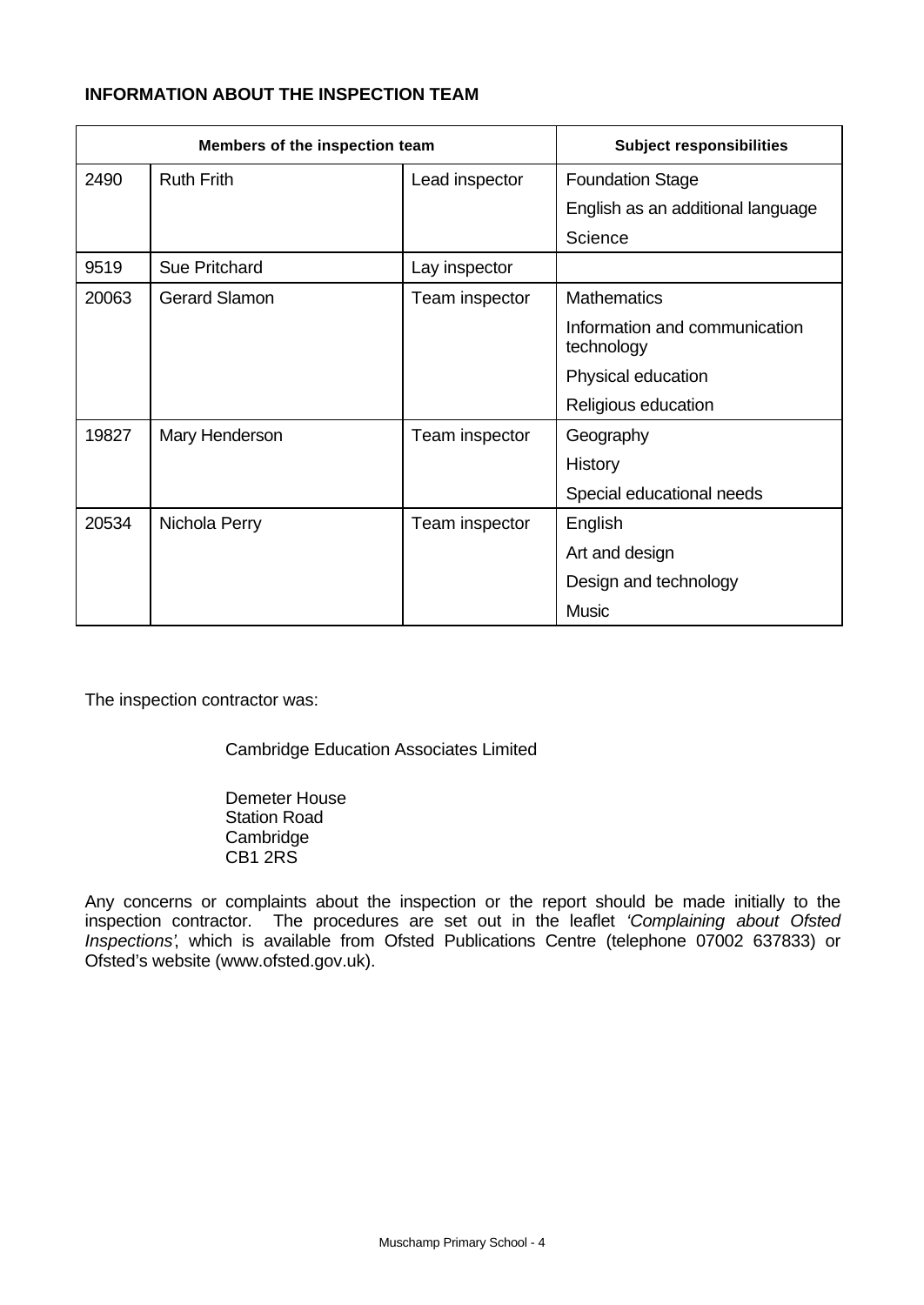# **REPORT CONTENTS**

|                                                                                                                                    | Page |
|------------------------------------------------------------------------------------------------------------------------------------|------|
| <b>PART A: SUMMARY OF THE REPORT</b>                                                                                               | 6    |
| <b>PART B: COMMENTARY ON THE MAIN INSPECTION FINDINGS</b>                                                                          |      |
| <b>STANDARDS ACHIEVED BY PUPILS</b>                                                                                                | 8    |
| Standards achieved in areas of learning and subjects                                                                               |      |
| Pupils' attitudes, values and other personal qualities                                                                             |      |
| <b>QUALITY OF EDUCATION PROVIDED BY THE SCHOOL</b>                                                                                 | 12   |
| Teaching and learning<br>The curriculum<br>Care, guidance and support<br>Partnership with parents, other schools and the community |      |
| <b>LEADERSHIP AND MANAGEMENT</b>                                                                                                   | 18   |
| <b>PART C: THE QUALITY OF EDUCATION IN AREAS OF LEARNING AND</b><br><b>SUBJECTS</b>                                                | 21   |
| AREAS OF LEARNING IN THE FOUNDATION STAGE                                                                                          |      |
| <b>SUBJECTS IN KEY STAGES 1 AND 2</b>                                                                                              |      |
| <b>PART D: SUMMARY OF THE MAIN INSPECTION JUDGEMENTS</b>                                                                           | 36   |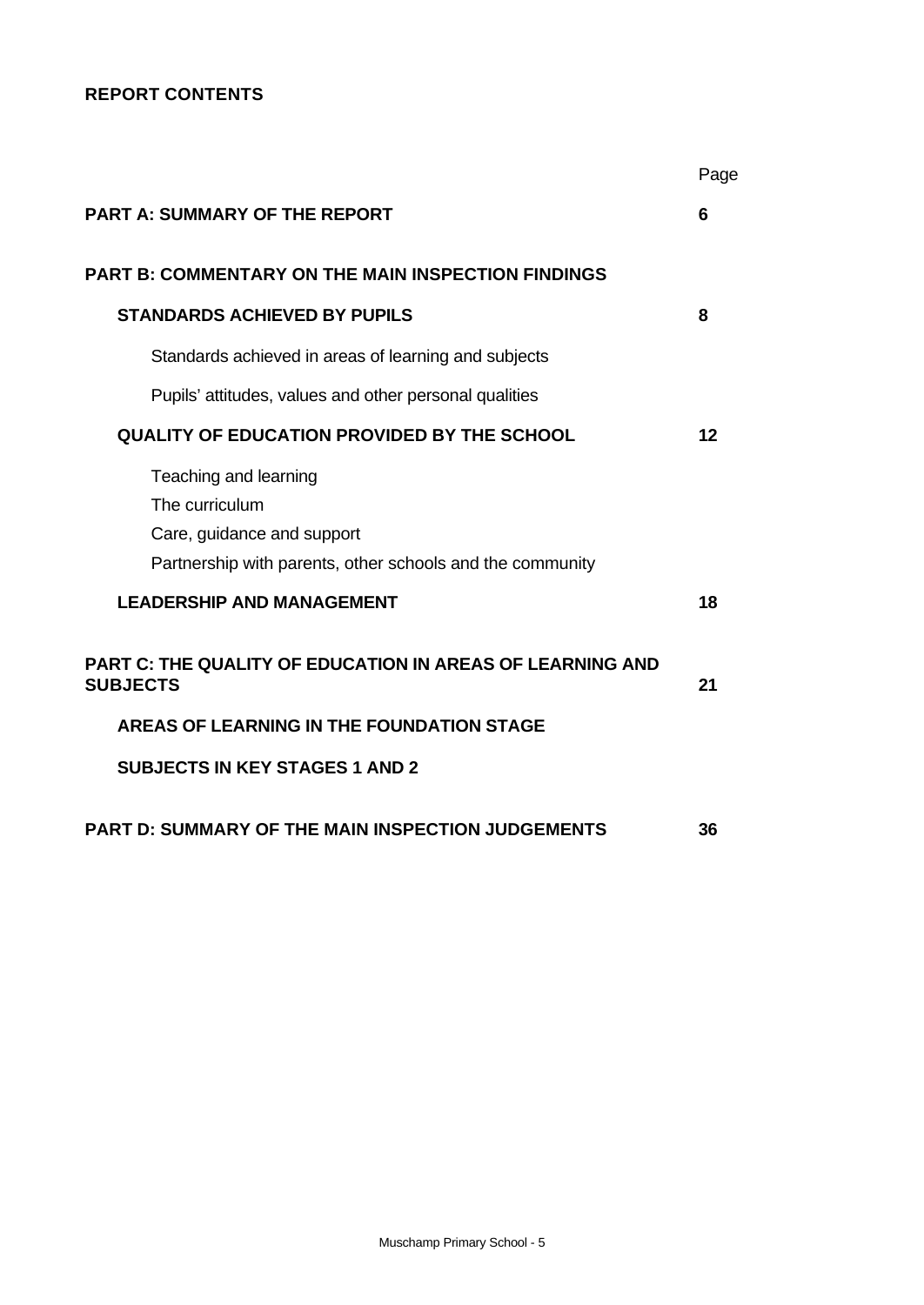# **PART A: SUMMARY OF THE REPORT**

# **OVERALL EVALUATION**

**Muschamp Primary School is a good school.** Staff work hard to provide a secure and supportive environment where pupils are encouraged to do their best and enjoy their learning. The quality of teaching and learning is good overall, and this helps pupils to achieve well in most subjects apart from writing, where pupils achieve satisfactorily. The school provides good value for money.

The school's main strengths and weaknesses are:

- Overall, standards are rising owing to recent improvements in teaching and provision. However, staff have not been as successful in raising standards in writing.
- Most pupils, including those with special educational needs, achieve well.
- Pupils' personal qualities are developed well and this leads to good behaviour, good relationships and good attitudes to learning.
- Despite good efforts by the staff to encourage pupils to arrive at school regularly and on time, attendance rates are well below average.
- The curriculum is satisfactory overall, but the organisation of the curriculum and teaching groups in Years 1 and 2 makes it difficult for staff to meet the wide range of need, particularly for those straight out of the Reception classes. The school's resources are good except for the unsatisfactory outdoor provision for Reception children.
- Leadership by the headteacher and senior managers is good, as are the management and governance of the school.
- Good systems are in place to ensure that pupils are well cared for and that the school is a safe place in which to learn.

Overall, the school has shown satisfactory improvement since the last inspection, but improvement over the last year or so has been good. This is a reflection of new leadership and management systems, and a reviewed focus on raising standards. Staff have successfully addressed most issues identified in the last report, but recognise the need to place a greater emphasis on improving pupils' writing. The good quality of teaching has been sustained and significant improvements have been made in the way teachers assess pupils' learning and monitor their progress. Staff now place a greater emphasis on providing appropriate challenge for all pupils, particularly higher attainers.

# Results in National all schools and schools all schools and similar schools because the similar schools Curriculum tests at the end of Year 6, compared with: 2001 2002 2003 2003 English E E E D Mathematics E D E C Science | B | E | E | D

# **STANDARDS ACHIEVED**

*Key: A – well above average; B – above average; C – average; D – below average; E – well below average. Similar schools are those whose pupils attained similarly at the end of Year 2.*

Owing to recent improvements in provision and teaching, **pupils are now achieving well** in most areas. Children make a good start in the Nursery and Reception classes and develop their personal and social skills well. Although most achieve well in their early reading, writing and number work, quite a few have not reached the standards expected for their age when they enter Year 1. Pupils achieve satisfactorily in Years 1 and 2 and are currently working at well below average levels in English and mathematics and below average levels in science and religious education. In art and design, information and communication technology and physical education they are working at levels appropriate for their age. Currently, the year group organisation hinders the rate of progress for pupils in Year 1. Pupils' achievement in Years 3 to 6 is good. Although standards are improving and some pupils in Year 6 are working at levels appropriate for their age or above, overall, the level of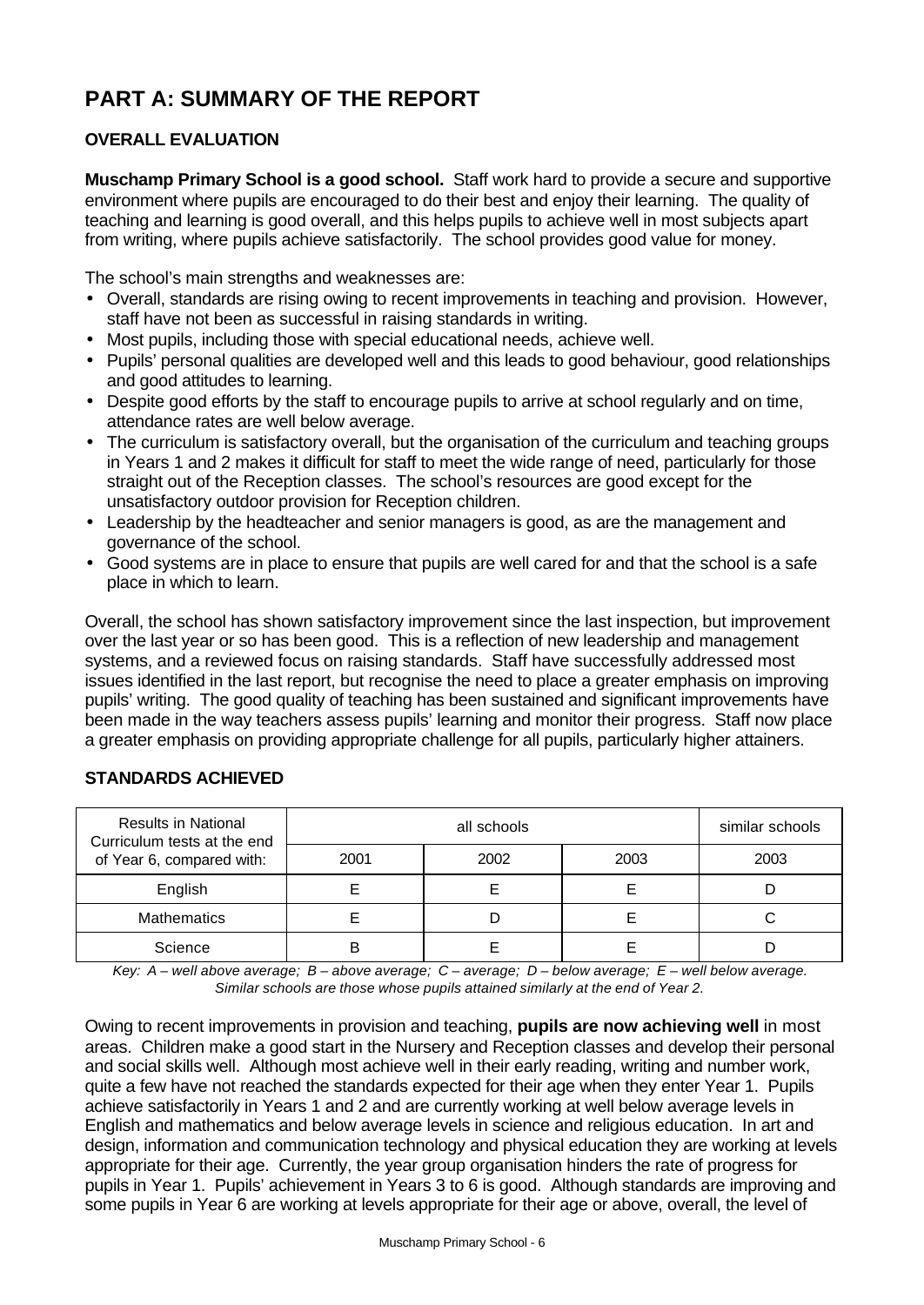attainment remains below average in English, mathematics and science, average in information and communication technology and religious education, and above average in art and design and physical education. Pupils with special educational needs achieve well owing to the effective support provided. Pupils from minority ethnic groups and those who speak English as an additional language achieve well, in line with their abilities. So, too, do higher-attaining pupils.

**Provision to develop pupils' personal qualities, including their spiritual, moral, social and cultural education, is good.** Most pupils enjoy school and show interest in their learning. Teachers have high expectations of how pupils should behave and expect them to work hard and become aware of their own needs and the needs of others. This results in pupils behaving well and developing good attitudes and relationships.

# **QUALITY OF EDUCATION**

**The quality of education provided by the school and the quality of teaching are good overall.** Teachers have good subject knowledge and use this well to gain the interest of the pupils and encourage them to learn. Expectation and challenge are good for most pupils, but in Years 1 and 2, the work is sometimes too difficult. Teachers, particularly in Years 3 to 6, work hard to maintain the pupils' interest and this improves learning. Specialist teachers use their skills well when working with pupils in the Language Opportunity Base and are effective in meeting their needs and developing their confidence and self-esteem. Teaching assistants make a positive contribution to the pupils' learning. The curriculum is satisfactory overall, with strengths in the provision for art and design, special educational needs, extra-curricular activities and personal, social and health education. Resources are good, but the school lacks appropriate outdoor accommodation for Reception children. Staff work hard to ensure that pupils are well cared for and feel supported. Pupils' views are taken into account well so they become involved in school developments. Staff have satisfactory links with parents, the community and other schools and colleges.

# **LEADERSHIP AND MANAGEMENT**

**Leadership of the headteacher and senior managers is good, as are the governance and management of the school.** The headteacher and governors have a clear vision of how the school should develop and are fully committed to running a school where all pupils' needs are met and where pupils are helped to achieve well, both academically and socially.

# **PARENTS' AND PUPILS' VIEWS OF THE SCHOOL**

Most parents have positive views about the school, particularly those with children who are taught in the Language Opportunity Base. They are pleased with the way children settle when starting school. They think teaching is good and pupils are expected to work hard. A few have concerns about behaviour and would like more information about their children and how they can help them. However, some parents do not take up the opportunities already provided by staff. All but a few pupils have positive views about the school. Most feel they could approach a member of staff if they had a problem and that teachers encourage them to work hard and show them how to improve their work.

#### **IMPROVEMENTS NEEDED**

The most important things the school should do to improve are:

- Raise standards of writing in English and other subjects.
- Review the management and organisation of the curriculum and teaching groups for pupils in Years 1 and 2 so that teachers are more readily able to meet the needs of all pupils.
- Improve pupils' attendance and punctuality.
- Improve the outdoor provision for Reception children, thereby developing a wider curriculum.

and, to meet statutory requirements:

• Ensure that all relevant information is provided in the Governors' Annual Report to Parents.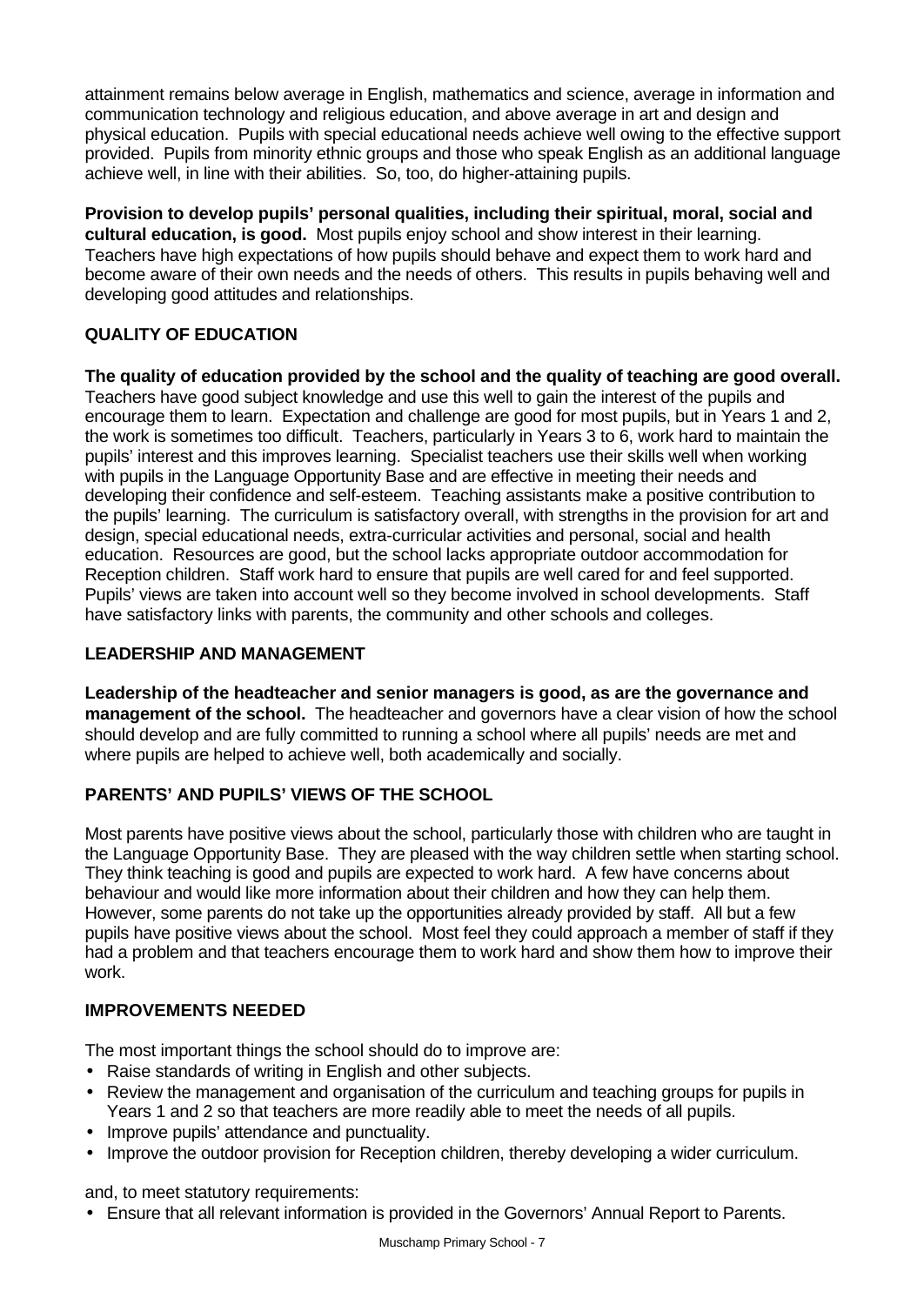# **PART B: COMMENTARY ON THE INSPECTION FINDINGS**

# **STANDARDS ACHIEVED BY PUPILS**

#### **Standards achieved in areas of learning and subjects**

Standards overall are below average. Pupils' achievement is good, especially in the Foundation Stage and in Years 3 to 6.

#### **Main strengths and weaknesses**

- Overall, standards are improving.
- Pupils achieve well in mathematics and this results in pupils reaching average standards at the end of Year 6 when compared with pupils in similar schools.
- Pupils do not achieve as well as they should in writing, and this affects overall standards in English and some other subjects.
- Pupils achieve particularly well in art and design and physical education so that, by the time they leave school, standards are above those expected for pupils of that age.
- Pupils with special educational needs, including those in the Language Opportunity Base, generally achieve well and make good progress against their prior attainment.

#### **Commentary**

1. On entry to school, children's attainment overall is well below average, particularly in their early literacy, social and behavioural skills. This is because, although some display skills which are similar to those of other children of the same age nationally, a significant number experience difficulty in communication and being with other children in a more formal setting. Owing to the good teaching overall and provision of an interesting curriculum, most children achieve well. In the Nursery, staff focus on developing their personal and social skills and on encouraging communication with adults and each other. This is successfully built upon in the Reception classes where staff place a greater focus on developing the children's literacy and numeracy skills more formally in preparation for work in Year 1. Progress is good, but a significant number of the lower attainers and those with special educational needs do not reach the national standards expected for their age in all areas of learning. This means that many enter Year 1 with skills in speaking, reading, writing, mathematics, knowledge and understanding of the world and social development which are below average. In creative development, they reach average standards and in physical development their standards are above average. Inspection evidence indicates that children's attainment in the current Reception Year is higher than in previous years, even though some children are not likely to reach the standards expected for their age.

| Standards in: | School results | National results |  |  |
|---------------|----------------|------------------|--|--|
| reading       | 12.9(13.3)     | 15.7 (15.8)      |  |  |
| writing       | 12.3(11.7)     | 14.6 (14.4)      |  |  |
| mathematics   | 13.1(13.8)     | 16.3 (16.5)      |  |  |

#### *Standards in national tests at the end of Year 2 – average point scores in 2003*

*There were 58 pupils in the year group. Figures in brackets are for the previous year.*

2. Attainment in the 2003 national tests for pupils in Year 2 was well below average in reading and writing and very low in mathematics when compared with pupils' achievement in all schools and also in schools with a similar number of pupils receiving free school meals. The results in mathematics placed the school in the bottom five per cent of schools nationally and show a fall in standards from the previous year. Teacher Assessment in science indicates that pupils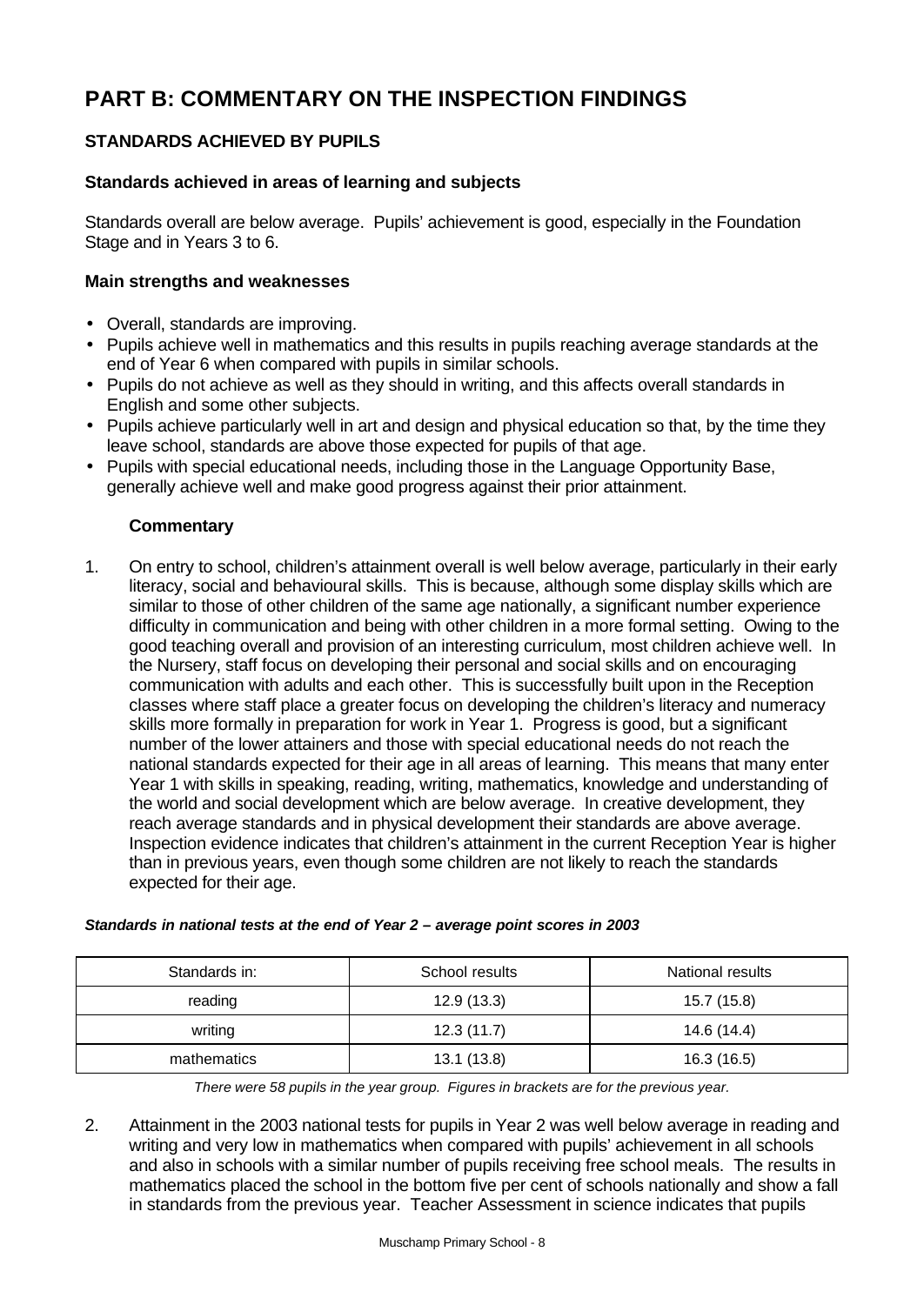attained well below average standards. Over the last five years, the overall trend of improvement in relation to annual test results is below the national trend. In response to the specific and often quite complex needs of their pupils and these test results, staff have focused on raising standards by implementing a range of strategies to enhance literacy and numeracy skills. As yet, these have not made a significant difference in improving standards. A key factor which has hindered this improvement is the wide range of abilities which can be found in each mixed Year 1/2 class and the difficulty teachers find in meeting these needs. For example, teachers have to provide for children who have come out of the reception year with standards below those expected for their age and teach these alongside pupils of varying abilities including higher attainers in Year 2.

| Standards in: | School results | National results |
|---------------|----------------|------------------|
| English       | 24.1 (24.7)    | 26.8 (27.0)      |
| Mathematics   | 25.1 (25.9)    | 26.8 (26.7)      |
| Science       | 26.7(27.1)     | 28.6 (28.3)      |

#### *Standards in national tests at the end of Year 6 – average point scores in 2003*

*There were 74 pupils in the year group. Figures in brackets are for the previous year.*

- 3. Attainment in the 2003 national tests for pupils in Year 6 was well below average in English, mathematics and science when compared with pupils' achievement in all schools. These results show a slight fall in standards from the previous year in all three subjects. When compared with attainment in schools whose pupils scored similarly in their Year 2 National Curriculum tests, Year 6 pupils at Muschamp attained below average standards in English and science and average standards in mathematics. However, this kind of comparison can be misleading as Muschamp is quite different from most schools in relation to the high number of pupils with special educational needs, including those with statements. The school was not successful in meeting its targets for the percentage of pupils reaching the standard expected for their age in English and mathematics in this year. Over the last five years, the school's trend of improvement was below the national trend for English, mathematics and science.
- 4. Evidence from this inspection shows some improvement due to better teaching and assessment and a sharper emphasis on raising standards brought about by improved leadership and management systems. Also, a range of additional strategies has been adopted to support lower attainers, particularly in literacy and numeracy. This has resulted in most pupils achieving well in the Foundation Stage of learning and in Years 3 to 6. Standards in speaking and listening are well below average in Years 1 and 2 and below average elsewhere, although closer to the national average in Year 5. Planning to develop pupils' speaking skills is good and this is an improving area of the school. Standards in writing are an area of weakness across the school and limit pupils' attainment in many subjects. Overall, standards in English are well below average in Year 2 and in Year 6 and pupils' achievement over time has only been satisfactory until recent improvements have begun to impact on learning. In mathematics, standards have risen owing to good quality teaching and learning and pupils in Year 6 are now working at below average levels. In Year 2, standards are well below the national average. This is mainly due to the issues related to the teaching of mixed Year 1/2 classes as mentioned above. Standards in science are rising owing to a better curriculum and improvements in teaching.
- 5. Pupils currently in Year 2 are working at below average levels in religious education and at average levels in art and design, information and communication technology and physical education. Those in Year 6 are working at average levels in information and communication technology and religious education, and above average levels in art and design and physical education. High expectations, a rich curriculum and good leadership based on very good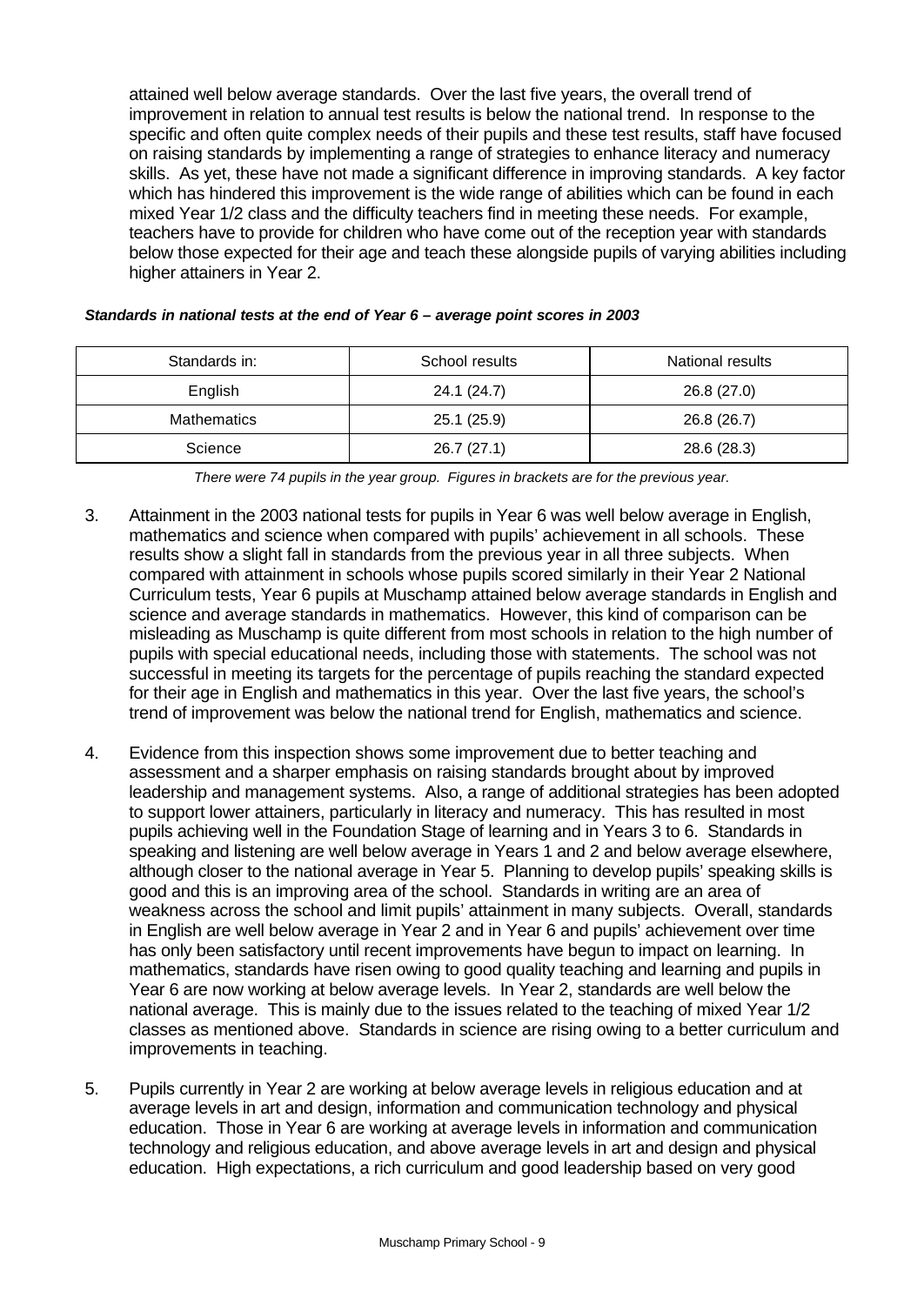subject knowledge are key factors influencing the pupils' achievement in art and design. The good teaching and learning, together with the good range of extra-curricular activities and pupils' interest in the subject, help to maintain good standards in physical education.

- 6. Pupils with special educational needs make satisfactory progress in Years 1 and 2 and good progress in Years 3 to 6. Progress for younger pupils is sometimes limited when they are asked to attempt work that is beyond their competence. Pupils in the Language Opportunity Base make good progress against prior attainment. Frequently this progress is very good, even though it is clear that many pupils have other difficulties in addition to their communication needs. Achievement is also good and pupils become increasingly confident in communicating both in the base and in mainstream classrooms. During their time in the base they make good progress in developing personal and social skills and are well involved in setting their own targets and reviewing them. They show considerable perception, for example, in how much progress they have made in holding a conversation.
- 7. There are not enough pupils from specific minority ethnic groups to allow a secure analysis of any trend in their progress and attainment, but, according to the information provided by the school, individual pupils from all groups achieve well. Pupils who speak English as an additional language are well supported and achieve in line with their peers and their level of English acquisition. Pupils of higher attainment are generally appropriately challenged and the good support given to gifted and talented pupils helps them to achieve well in their particular area of expertise. No significant difference was noted in the achievement of boys and girls, although some differences in attainment have been recorded in the national tests. The school continues to address this by developing new strategies, for example, to raise boys' interest in reading. However, the large number of pupils with special educational needs, a larger proportion of whom are boys, affects the overall statistics. Overall, boys were not judged to be underachieving in lessons, although they have not done as well as girls in the national tests.

#### **Pupils' attitudes, values and other personal qualities**

Pupils' attitudes and behaviour are good. Their attendance is well below average and their punctuality is unsatisfactory. The overall provision for pupils' spiritual, moral, social and cultural development is good.

#### **Main strengths and weaknesses**

- Pupils' moral development is very good as the school has placed much emphasis on developing this fundamental aspect of their work.
- All achievement is celebrated well.
- Pupils are polite and welcoming and relate well both to adults and to each other.
- The recently formed School Council has quickly become embedded in the school's culture.
- The legal requirements for completing attendance registers are strictly applied.
- Pupils still do not attend school as often as they should, and too many arrive late.

# **Commentary**

8. Pupils' attitudes to school are good and have improved since the previous inspection. The school has developed good systems to ensure that all teachers get to know and understand pupils' individual needs. Staff act as one in encouraging good behaviour and responsible attitudes from all pupils. Children in the Nursery and Reception classes learn the routines of school life and gain the skills to work together but some still lack confidence and self-esteem. As a result, a small minority will not attain the national standards expected for their age in personal, social and emotional development by the time they enter Year 1.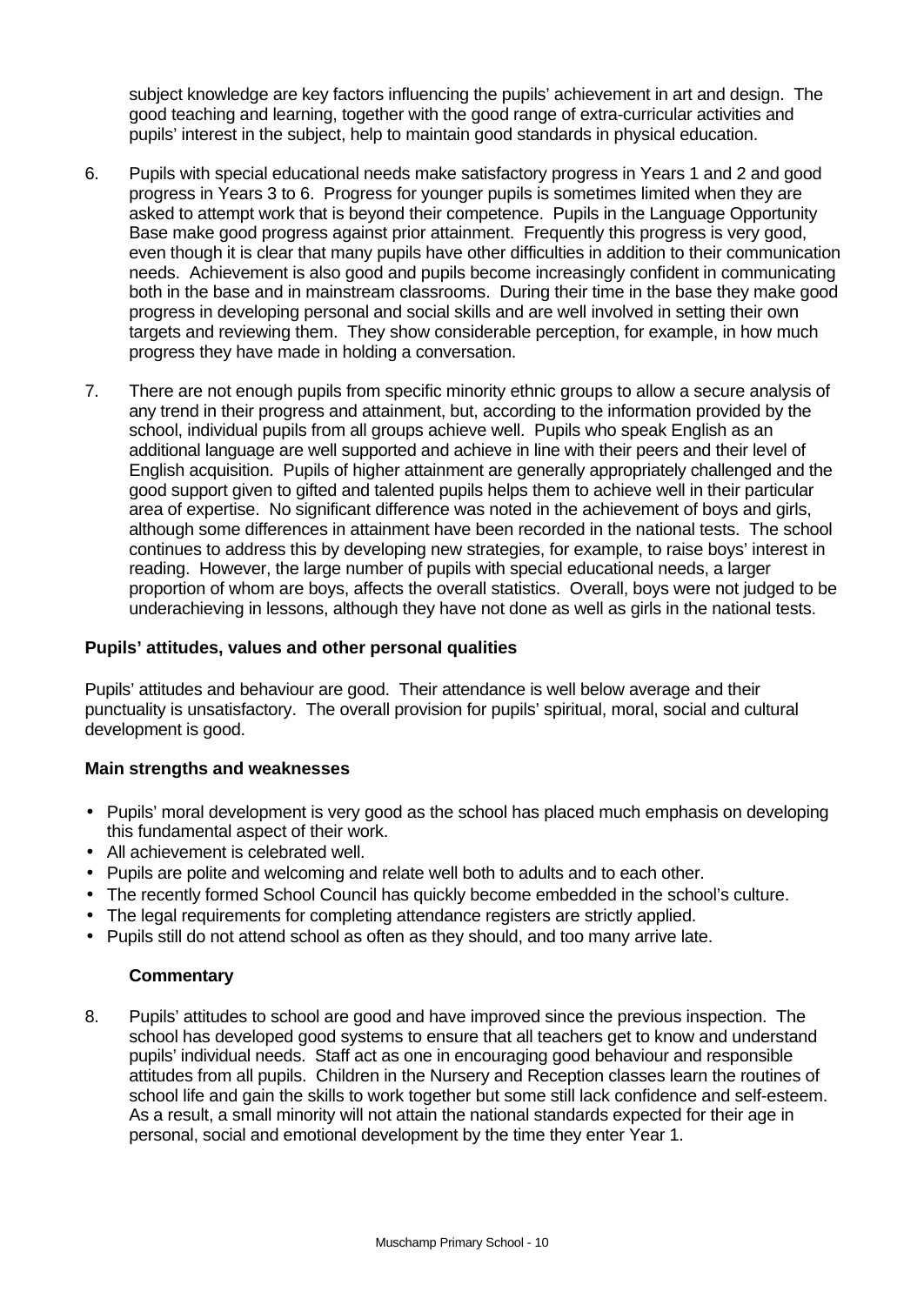9. Pupils appreciate the opportunities they are afforded through the provision of extra-curricular activities, educational visits and the 'golden time' they can earn at the end of the week if their behaviour and effort warrant it. Behaviour rules are made explicit, as are the consequences of not following them. As one pupil knowingly pointed out, "Everyone knows how to behave; some just have problems doing it." The school explores every opportunity to support pupils who struggle with their behaviour and, for most pupils, the strategies work well. Inspection evidence indicates a significant reduction in the number of incidents recorded and a very significant reduction in the number of exclusions from that indicated in the table below. A series of fixed-term exclusions combined with praise when things go well has proved to be effective in this respect.

#### **Exclusions**

#### *Ethnic background of pupils Exclusions in the last school year*

| Categories used in the Annual School Census |  | No of pupils<br>on roll | Number of<br>fixed period<br>exclusions | Number of<br>permanent<br>exclusions |
|---------------------------------------------|--|-------------------------|-----------------------------------------|--------------------------------------|
| White - British                             |  | 412                     | 102                                     |                                      |
| Mixed - any other mixed background          |  |                         |                                         |                                      |

*The table gives the number of exclusions, which may be different from the number of pupils excluded.*

- 10. At the pre-inspection meeting, and in written returns, most parents confirmed that they thought behaviour was good and that there was little bullying at the school. Whilst a small number of parents held a different view, there was no evidence of pupils behaving aggressively during the inspection. On the contrary, most pupils were polite, well mannered and were keen to show how well they could behave towards adults and each other. Through their role as 'Playground Friends' the pupils do much to encourage the safe and happy playtimes that are enjoyed in school.
- 11. Most pupils with special educational needs have a positive attitude to their work. On entry, they frequently lack social skills and concentration. During their time in school many require additional support to develop these qualities. The school provides equal access to opportunities to extend their personal and social skills as well as key learning skills. Pupils with emotional or behavioural difficulties make good progress in acquiring socially acceptable standards of behaviour.
- 12. Teachers provide good opportunities for pupils to put their personal and social skills into practice. In pairs and small groups, pupils are praised for co-operating well and helping each other. Assemblies provide good opportunities for pupils to reflect on the sort of personal qualities the school tries hard to promote. Good relationships, family values and concern for others are often linked into the themes. Seeing a need, pupils set about raising funds for worthy causes. At class council meetings, they not only identify issues for improvement but also their part in bringing this about.
- 13. Spiritual development is good. Good opportunities exist for pupils to reflect on feelings and values, discover new things and find a point of view. They use their imagination well. In the Nursery, they saw the colours of a rainbow emerging from the lines of fruit they had just managed to cut up. In a Year 4 literacy lesson, both the boys and the girls enjoyed conjuring up images of strange and exciting man-made machines. "I am a flying machine. I have never been seen. What could I be?" asked one pupil.
- 14. Cultural development is satisfactory. Contributions from art and design are good and there are elements found elsewhere, such as the classroom displays that help pupils empathise with life in various world cities. These opportunities give pupils an insight into cultural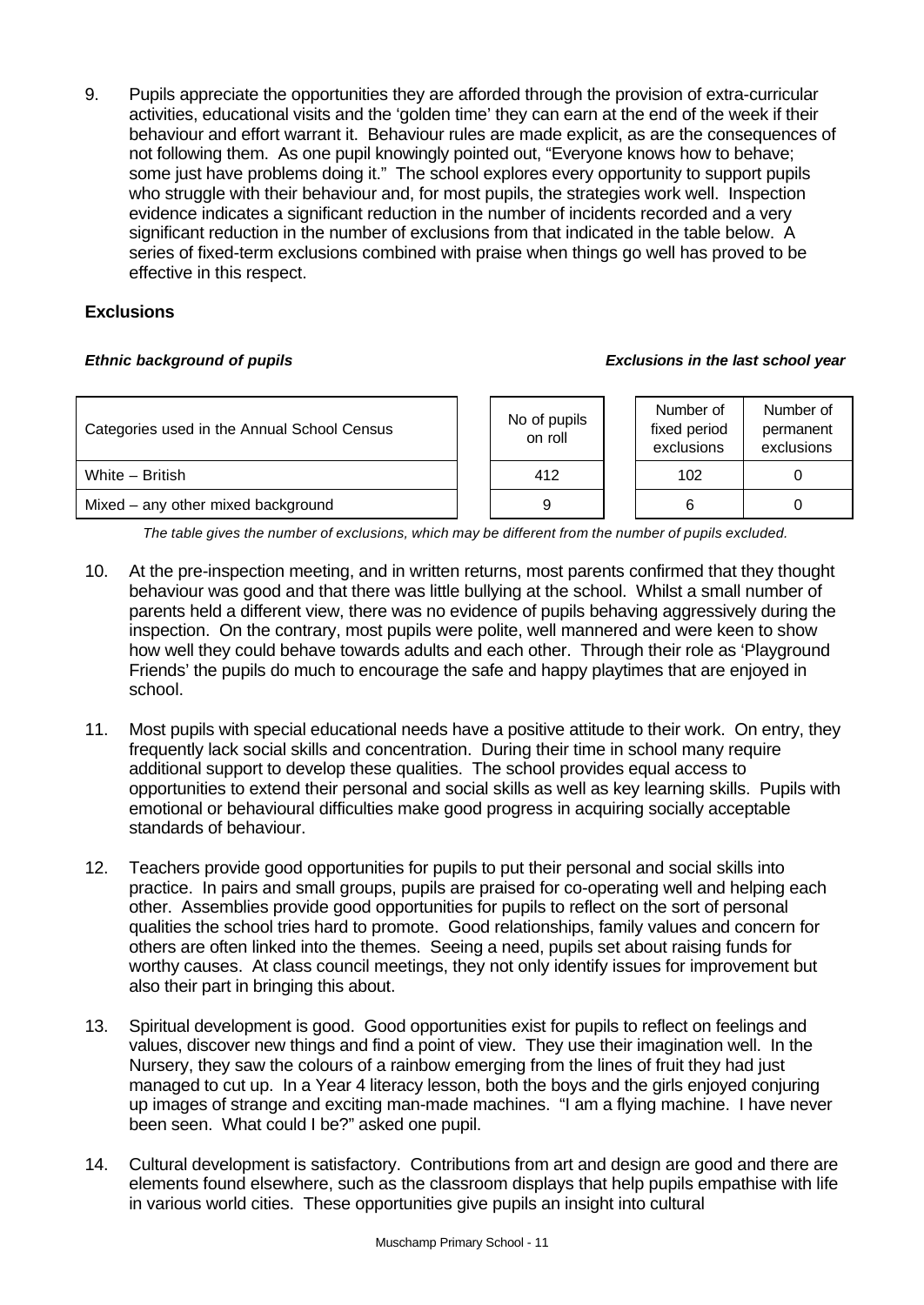diversity, but their understanding and appreciation of the interdependence of cultures is limited and not a strong feature of the school. The school has already identified this as an area for improvement and made plans to tackle the matter.

15. As shown by the table below, pupils' attendance is much worse than it is in most other primary schools. Lateness is also a problem. Pupils, who are keen to start work, will often lose out by missing the introductory part of a lesson. Unless there is a really good reason for it, the school does not regard lateness after 9:10 a.m. as being acceptable and therefore refuses to authorise it. This impacts on the overall figure for unauthorised absence as shown below.

#### **Attendance**

#### *Attendance in the latest complete reporting year (%)*

| Authorised absence |     |  | Unauthorised absence |     |  |  |
|--------------------|-----|--|----------------------|-----|--|--|
| School data        | 6.5 |  | School data<br>.O    |     |  |  |
| National data      | 5.4 |  | National data        | 0.4 |  |  |

*The table gives the percentage of half days (sessions) missed through absence for the latest complete reporting year.*

16. Strict attention is paid to ensuring entries in registers accurately reflect reasons for absence. The high level of authorised absence recorded is mostly due to parents reporting a higher than average incidence of illness suffered by their children. However, the negative effect of absence is not emphasised nearly enough. The annual progress reports on pupils with below average records of attendance seldom show parents exactly how and where this has affected their children's learning.

# **QUALITY OF EDUCATION PROVIDED BY THE SCHOOL**

The quality of education provided by the school is good. The curriculum is satisfactory with good opportunities for enrichment. Pupils are well cared for and their views are sought so that they contribute to the development of the school well. Links with parents and the community are satisfactory and links with other schools and colleges are good.

# **Teaching and learning**

Teaching, learning and assessment are good in the Foundation Stage of learning and in Years 3 to 6. They are satisfactory in Years 1 and 2.

#### **Main strengths and weaknesses**

- Teaching and learning are good overall, but satisfactory in English, science and religious education in Years 1 and 2. Also, some unsatisfactory teaching was seen in Years 1 and 2.
- Expectations of pupils' behaviour are high and pupils respond well. This helps to create a good ethos for learning.
- Teaching assistants support the pupils well and help them to make very good progress.
- In the Foundation Stage of learning and, in Years 3 to 6, staff use their knowledge of the pupils, gained through thorough assessment, to plan work which ensures they are able to succeed.
- Assessment is generally good and very good in the Language Opportunity Base.
- Teaching is good for pupils in the language base so they achieve well.

#### **Commentary**

17. Most pupils are currently achieving well. This is because of the good overall quality of teaching and the effective support given to pupils with emotional, behavioural and learning difficulties.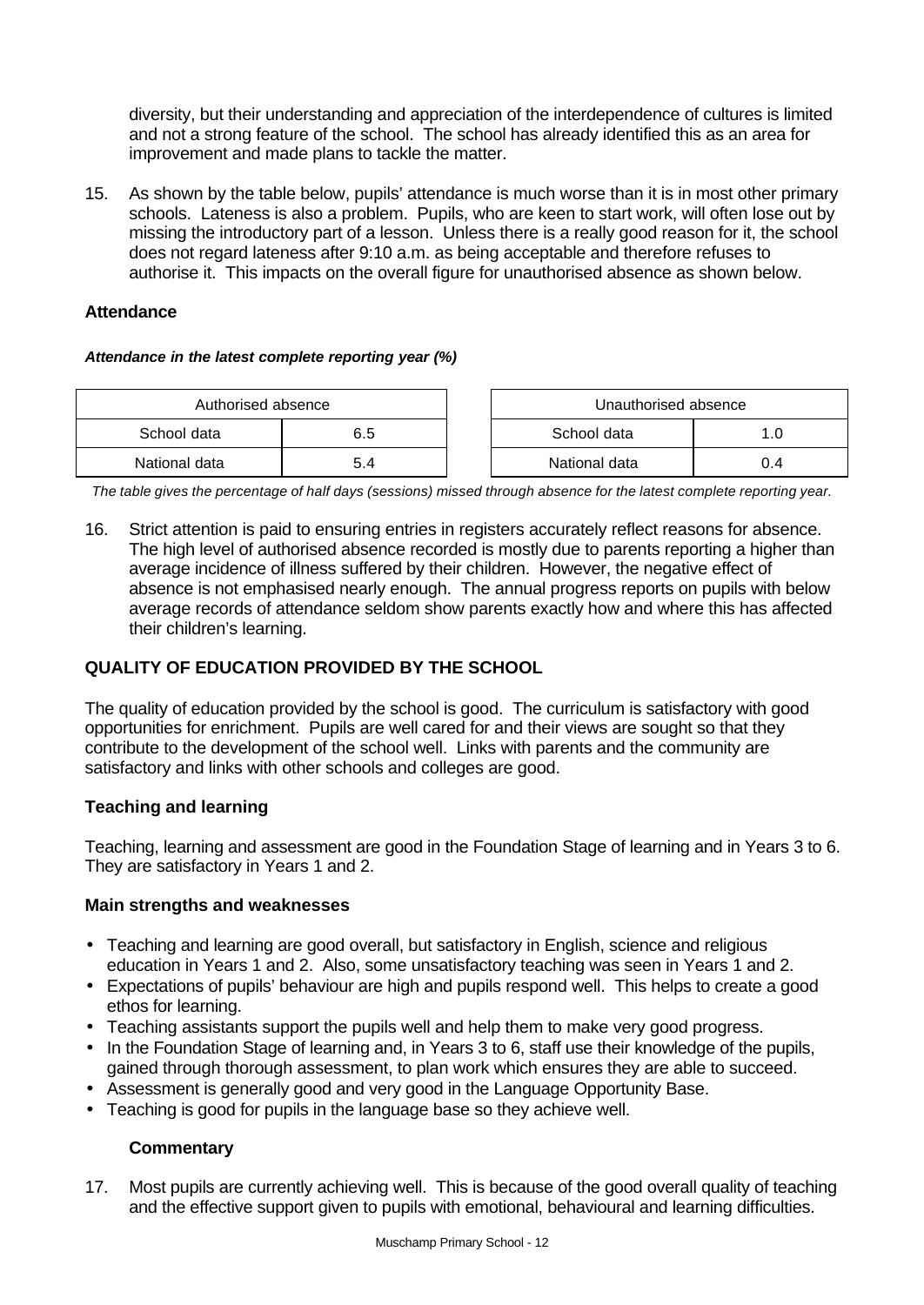The chart below gives an outline of the quality of lessons seen during the inspection. Teachers demonstrated a consistent approach to teaching based on a good knowledge and understanding of the school's policies, procedures and expectations. Over the last year, senior managers have spent a considerable time on improving standards of teaching and this is beginning to have significant impact on pupils' learning. Over three-quarters of the teaching was good or better and nearly a quarter very good or occasionally excellent. Three lessons in Year 1/2 were unsatisfactory as the teaching did not sufficiently maintain pupils' interest and the pace of learning slowed considerably. Teachers found it difficult to meet the wide range of needs within each class in several subjects because some children were not ready to start the National Curriculum and needed more learning in line with the Foundation Stage curriculum.

| Excellent | Very good | Good     | Satisfactory | Jnsatisfactory | Poor     | Verv Poor |
|-----------|-----------|----------|--------------|----------------|----------|-----------|
| (4%) د    | 12 (16%)  | 44 (57%) | 15 (19%)     | (4%)           | $0(0\%)$ | ს (0%)    |

*The table gives the number of lessons observed in each of the seven categories used to make judgements about lessons; figures in brackets show percentages where 30 or more lessons are seen.*

- 18. Teachers' knowledge of the subjects they teach is generally good and in the best lessons this is used well to plan lessons which stimulate pupils' learning, particularly in Years 3 to 6. Most teachers here have a clear idea of what they want pupils to learn and share that with them at the start of the lesson. They use assessments of pupils' work well so that the activities provided build systematically on prior learning. Most teachers use their knowledge of pupils well in lessons and encourage them to improve and work harder if they think they can or offer support, when appropriate. Some are also effective in indicating through their marking how pupils can improve their work, although this practice is not consistent. The decision to focus on developing pupils' oracy skills has resulted in work which is beginning to raise the levels of achievement for most pupils. Many teachers encourage pupils to talk with their partners and this is proving an effective way of encouraging pupils to develop their communication and thinking skills and use of language.
- 19. The quality of relationships between staff and pupils is good and this has a significant influence on how staff successfully manage the pupils in their care. Teachers are very encouraging and supportive, which results in pupils becoming confident in their abilities. Staff have consistently high expectations of behaviour and pupils respond well to these as they know what is expected of them. This creates a good climate for learning.
- 20. There are strengths and weaknesses in the organisation of teaching groups. Setting arrangements in Years 3 to 6 are effective. This is because teachers are more readily able to meet the needs of pupils in each group as they have similar levels of ability. Classes lower down the school have pupils from different year groups in them. Teachers find it difficult to meet the wide range of ability within each class, particularly at the beginning of an academic year when a significant number of children have not reached the goals set for work in the National Curriculum. Many of these children are not yet ready for the more formal learning associated with pupils of this age nationally. Consequently, their learning is restricted.
- 21. Pupils who speak English as an additional language progress in line with their peers and currently have their needs met well within mainstream classes and through additional specialist support. Teachers and support staff are effective in ensuring their good participation in lessons by teaching the meaning of unfamiliar vocabulary and enabling them to ask and answer questions. Pupils from minority ethnic groups and people of different faiths and backgrounds are well supported, so that they are included in all class activities and progress at a similar rate to their peers, in line with their abilities. Staff are sensitive to the needs of such pupils and value the diversity within the school. This was seen, for example, when a pupil was encouraged to speak about the beliefs of Muslims from her own personal experiences.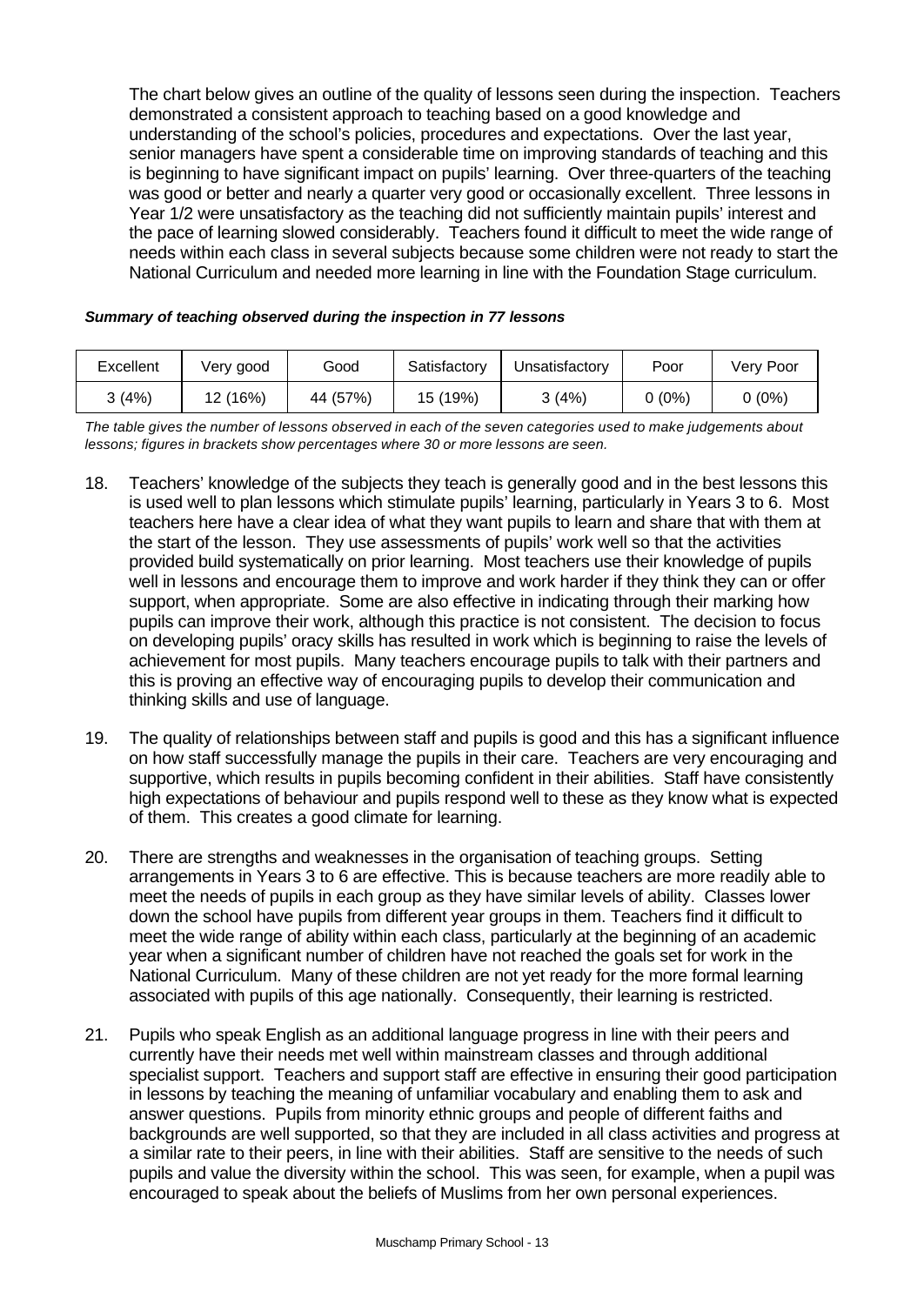- 22. The school has improved its work with higher-attaining pupils and those that are gifted and talented. Within the setting arrangements for literacy and numeracy, pupils of higher attainment were seen being well challenged. Teachers have consistently high expectations and set work which interests the pupils and encourages their thinking. Talented pupils are well supported, for example, in art and design, when they have opportunities to develop their skills in an art club and are mentored by the art and design subject manager, who has high expectations of what they can achieve. Teachers are also aware of differences that may occur in the responses and learning of girls and boys and so use a wide range of methods to ensure that all are included and interested.
- 23. The quality of teaching for pupils with special educational needs is generally good, as is learning. Teaching assistants give very good support to learning and behaviour. Teachers from the Language Opportunity Base also support pupils well when they are included in mainstream classes. Most teachers show a satisfactory match of teaching to the prior attainment of pupils, particularly in literacy and numeracy. In some other subjects, insufficient account is taken of the needs of pupils with learning difficulties in the initial presentation of the lesson. The school lacks a range of strategies to deal with this and so pupils' learning is not as good as it could be.
- 24. Teaching of pupils in the Language Opportunity Base is good overall, with some lessons being excellent or very good. The best teaching is supported by a wide range of communication aids to enable pupils to develop speaking and listening and communication skills. This includes the use of Makaton signing and finger spelling. Pupils develop a very good style of learning and older pupils have learnt to check that they have understood instructions and explanations correctly. Members of the teaching team are very effective in supporting pupils' learning and development. Potentially difficult behaviour is very well managed and this contributes to the good progress pupils make. Occasionally, teaching lacks sufficient opportunities for higherattaining pupils to go at a faster pace or there is insufficient visual material to aid learning. This affects their rate of learning.
- 25. Assessment practice in relation to special educational needs is very good. Preparation for annual reviews is thorough and many parents attend. Therapists as well as the school staff contribute and reports are of a good quality. Feedback and praise is used well in lessons to motivate pupils and frequent assessment of progress has a good influence on teaching. Increasing use is made of 'P' scales<sup>1</sup> to assess progress for lower-attaining pupils. There is a need to correlate this information with the Early Learning Goals of those children in the Foundation Stage of learning.

# **The curriculum**

The curriculum offers pupils a satisfactory range of learning opportunities in Years 1 and 2, and good opportunities in Years 3 to 6. Opportunities for enrichment are good and so, too, is the provision for pupils with special educational needs. The accommodation is satisfactory overall and resources for learning are good.

# **Main strengths and weaknesses**

- The curriculum provided for pupils in the Language Opportunity Base is very good, but there is insufficient specialist speech and language therapy to meet the requirements of pupils' Statements of Special Educational Needs.
- The curriculum for pupils in Year 1 is not well enough adapted to meet the needs of those children who have not reached the levels expected for their age in the Foundation Stage of learning.
- Pupils do not have sufficient opportunities to develop their writing or information and communication skills through subjects of the curriculum.

 <sup>1</sup> A measurement scale used to recognise the progress pupils make before they reach Level 1 of the National Curriculum, developed by the Qualification and Curriculum Authority (QCA) in 2001.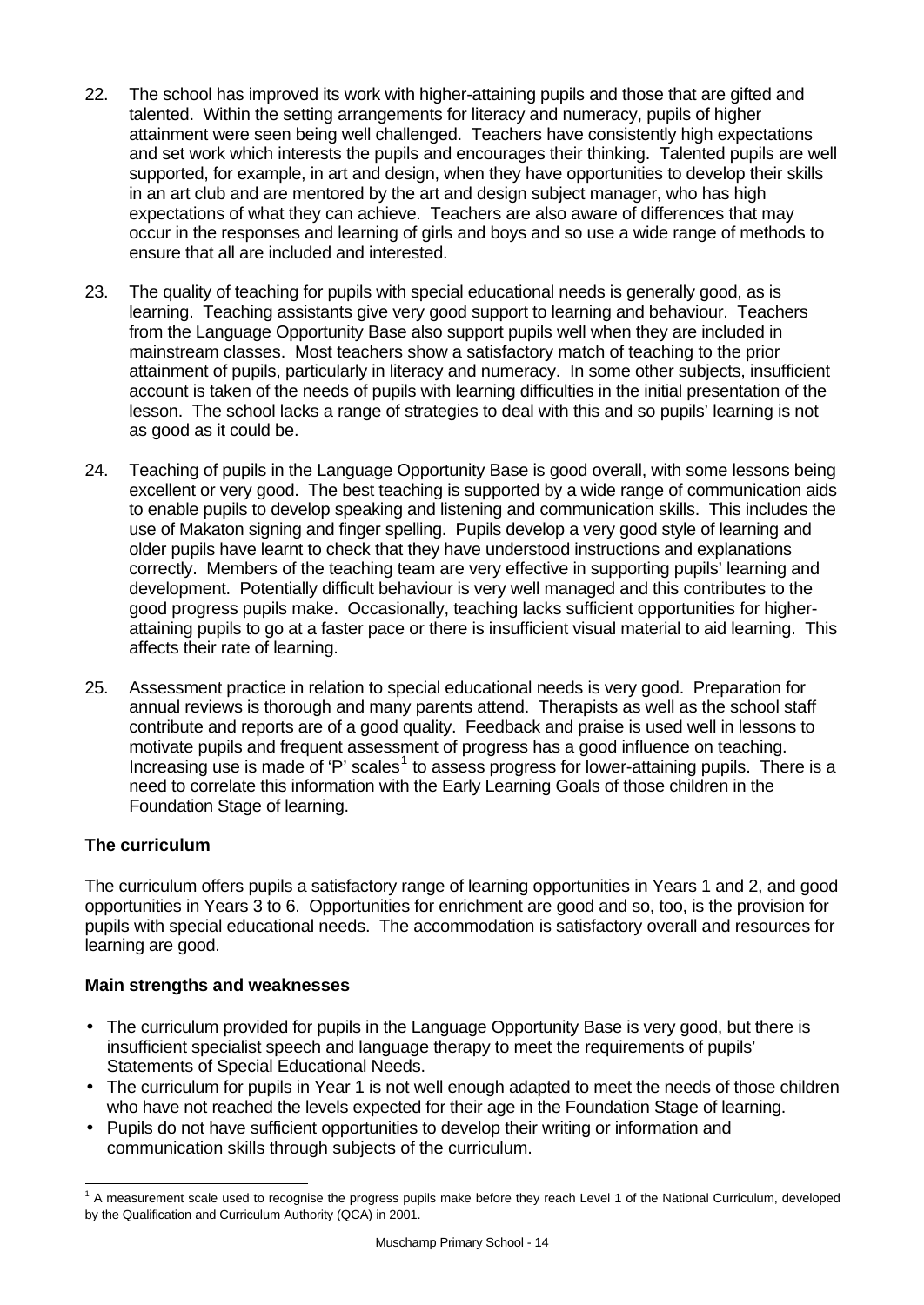- A good range of extra-curricular activities enhances the curriculum.
- Pupils are well prepared socially and emotionally for the next stage of their education.
- Pupils from the Language Opportunity Base are included well in mainstream classes wherever this is appropriate.

- 26. The school has strengthened curriculum planning for different groups of pupils since the last inspection. The curriculum in the Nursery and Reception classes is relevant to pupils' needs, but the lack of a suitably equipped outdoor area for the Reception classes is unsatisfactory. This restricts the children's learning. There is a good match of well-trained teachers and support staff to teach the curriculum. The accommodation for pupils in Years 1 to 6 provides satisfactory space for teaching. There is a good range of resources to support teaching and learning.
- 27. With the exception of that provided for pupils when they first join mixed Year1/2 classes, the planned curriculum is good in breadth and balance, particularly in Years 3 to 6. The school is well aware of the problem in Year 1 and is urgently seeking ways to address this concern so as to support teaching and learning. All subjects are allocated a proper amount of time. Provision for art and design is a strength of the curriculum. Pupils' completed work in the subject is carefully displayed by staff and enhances the learning environment. There is a proper focus on English and mathematics, and effective use is made of the national strategies for these subjects. The school has begun to adapt the structure of lessons to meet the particular needs of different groups of pupils. Setting arrangements in Years 3 to 6 help to ensure that the curriculum meets the needs of pupils at different stages of learning. The main weaknesses in provision are that pupils have too little time for writing in English lessons and in other subjects, or to use the information and communication technology skills taught in lessons in the suite to support their learning across a range of subjects. Pupils working in the Language Opportunity Base make satisfactory use of information and communication technology.
- 28. The daily acts of collective worship are thoughtfully planned and meet statutory requirements. Pupils are well prepared socially and emotionally for secondary school. Provision for their personal, social and health education, including sex and drugs education, is good. There are good curricular links with the secondary schools to which most pupils transfer. For example, pupils at the end of Year 6 begin a literacy project which is further developed when they are in Year 7. Trips and visits, including residential trips, are well used to support the curriculum as well as pupils' social and cultural development. Curriculum Weeks are well used to provide pupils with an interesting range of activities and to excite their interest, for example, in science. A range of visitors such as authors, those running Roman Workshops, and Ecology Centre speakers are also well used to enhance the curriculum during these events. Pupils agree that they are provided with a good range of learning opportunities and that they find the work in lessons interesting.
- 29. The school works hard to ensure that boys and girls of different abilities and backgrounds are fully included in all curricular opportunities. The school identifies pupils who are gifted and talented and makes some additional provision. A particularly good feature is that each of these pupils has a mentor with whom they meet regularly to review their work and set additional activities.
- 30. Overall, the quality of the curriculum is satisfactory and all statutory requirements are met. The organisation of learning and classes is good in Years 3 to 6. Here, there has been a commendable range of new learning interventions to support the development of basic skills of pupils with special educational needs and others who need additional support. In Years 1 and 2, however, the mixed-age and mixed ability class groupings make it more difficult to ensure that the needs of the large proportion of pupils with special educational needs are well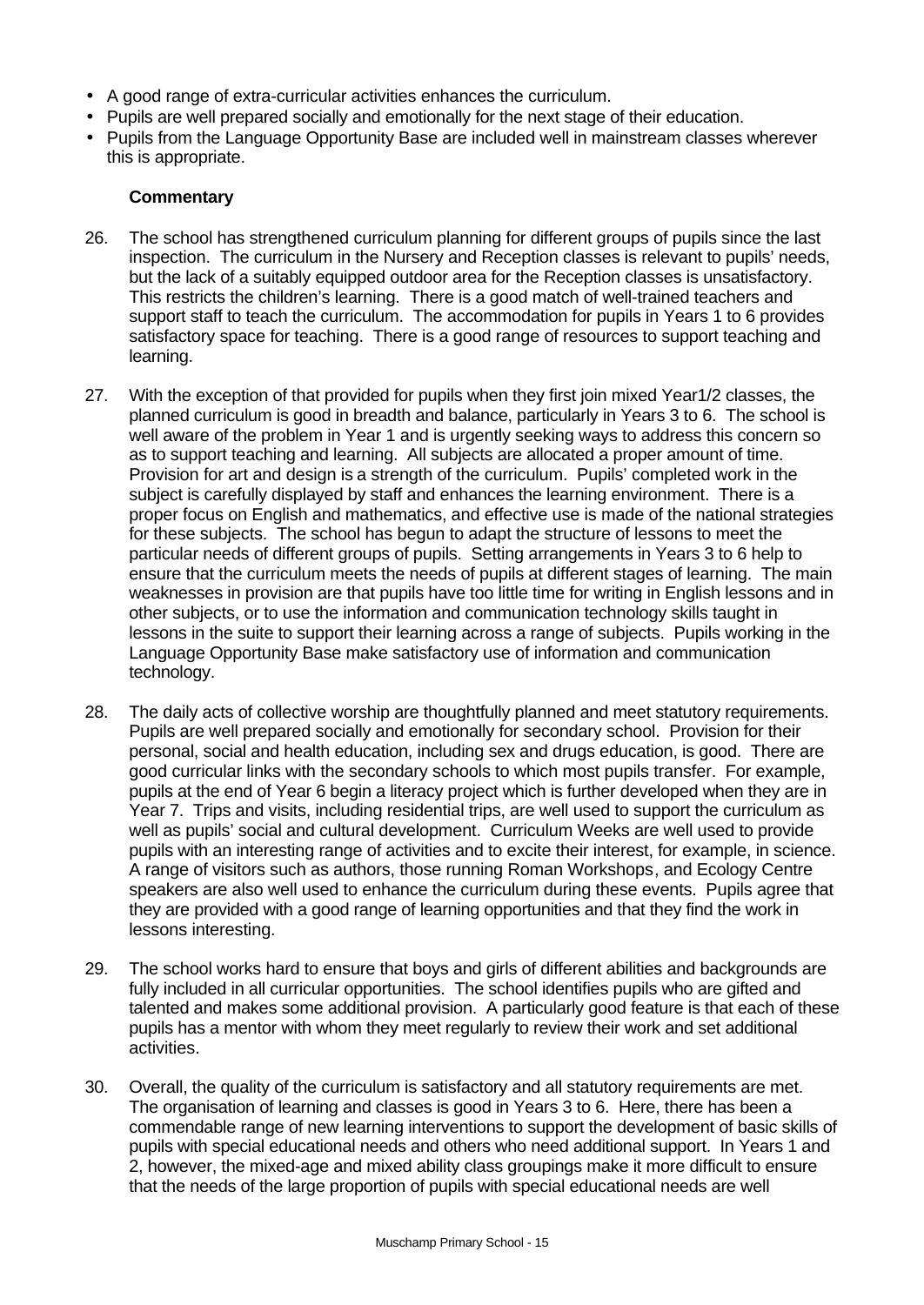met. Children who have not met the standards expected for their age by the end of the Reception Year are inappropriately expected to start learning based on the National Curriculum and this restricts their progress.

31. Curriculum planning within the Language Opportunity Base is very good. There are very good opportunities for the development of social and motor skills as well as for teaching a wide range of literacy and language skills. However, there is insufficient specialist speech and language therapy provided by the local Community Health Trust. There is one part-time therapist instead of two full-time therapists.

#### **Care, guidance and support**

The systems to ensure the care, welfare, health and safety of pupils are good and good account is taken of their views and their personal needs. Pupils' access to well-informed support and guidance is also good.

#### **Main strengths and weaknesses**

- Pupils quickly form good and trusting relationships with the staff.
- The facilities and procedures for welfare and first aid are very good.
- The monitoring of pupils' behaviour and the support for their personal needs are good.
- Pupils' views are valued, and they are encouraged to show initiative and be responsible.

- 32. In the pre-inspection survey of their views, both parents and pupils came to the same conclusion that it is easy to approach staff with their questions or concerns. The ethos of the school is good and focuses on pupils developing a secure and confident approach to their learning. A significant number of children enter the Nursery with well below average personal and social skills, but bond easily with the adults who care for them. This is enhanced by the good induction procedures when staff encourage parents to become involved in their children's learning. The good quality support pupils receive over their time in school makes a noticeable and positive impact on their personal development. Staff exercise a high degree of patience, kindness and goodwill in their dealings with all pupils. They employ a sophisticated range of persuasive and supportive tactics that work well in encouraging co-operation and participation in lessons and other activities.
- 33. As they get older, the pupils get a good introduction to the principles of citizenship and democracy and, in their terms, fair play. They elect class and school councillors, and hold interviews for pupils wishing to become 'Playground Friends'. In doing so, they acquire a good understanding of the way the school operates and what they, as pupils, can do to improve it.
- 34. First aid procedures work very well. The well-appointed welfare room is ideally situated for any of the four fully trained first-aiders on the staff to keep a close watch on sick or injured pupils. At lunchtimes, the older pupils consider it an honour to be given the job of assisting the firstaider on duty and they do this sensibly. The combined availability and in-house expertise of trained staff mean that ailing pupils receive prompt attention and spend the minimum amount of time away from their lessons.
- 35. Child protection procedures are good and well known to staff. Staff are aware of the likely indications of a child failing to thrive. They are clear about confidentiality issues and their responsibilities towards children at risk and 'looked-after' children. They are eager to develop their knowledge of the law and how it applies to child protection issues. Plans are in place for key staff to receive training in this important area. Reporting procedures for racial incidents are followed correctly. The school is able to manage most situations for these different groups of pupils within the defined procedures.
- 36. Staff have developed effective procedures that show how pupils have achieved and developed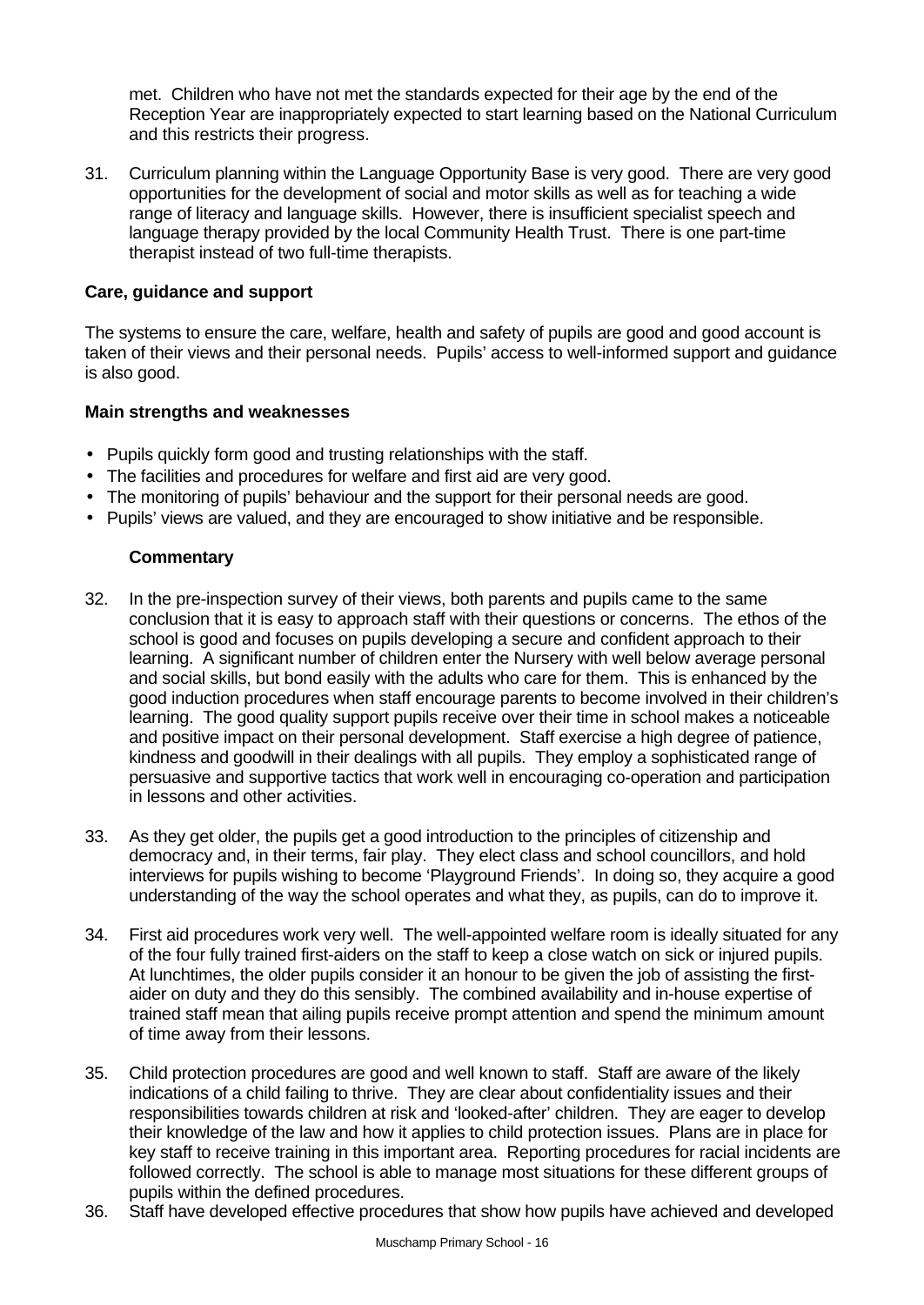personally. This information is then used to target specialised support to ensure that pupils' personal needs are met. Systematic assessment procedures help staff track pupils' academic progress, but the data is not used well enough to guide pupils into tasks aimed at helping them achieve the next level of knowledge, skills or understanding, for example, as they move from the Foundation Stage to Year 1.

#### **Partnership with parents, other schools and the community**

Links with parents and the community are satisfactory overall. Links with other schools and colleges are good.

#### **Main strengths and weaknesses**

- Links with parents of children in the Language Opportunity Base are well established.
- Parents who attend them find annual review meetings helpful.
- Pupils' literacy, numeracy and physical education skills are enhanced by the good links with other schools and colleges.
- Information to parents on attendance matters is not directly linked to the impact on learning.
- The general view of the school is that partnerships with parents needs strengthening and staff are developing strategies to enhance these.

- 37. The majority of parents who attended the meeting with inspectors had children in the Language Opportunity Base. They were pleased with the support their children receive, particularly for their personal and social development, and saw this as a strength of the school. The inspection evidence supports their view. The school endeavours to work with all families, but not all parents see this as a welcome intervention in their lives. Co-operation between school and home is not easily achieved.
- 38. Not all parents attend the consultation evenings when their children's progress is reviewed. Those that do appreciate being told what their children need to do to achieve and what they can do to assist them. However, this helpful style of feedback is not always followed through in the formal written reports sent out in the summer term. These vary in their usefulness, particularly for pupils whose attendance is a cause for concern. Information on attendance matters is mostly about interpreting figures rather than the negative impact that absence has on learning. Few parents automatically relate unsatisfactory attendance to unsatisfactory progress.
- 39. Recently, the school has made a step forward by acquiring a useful piece of software that translates official school documents into the main home languages. Parents who speak English as an additional language have indicated how much they appreciate this. The governors' annual report contains most of what must be reported to parents, with the exception of an update on progress made since the last inspection. By omitting this legal requirement, governors miss a valuable opportunity of publicising some of the recent improvements made. Governors intend to rectify the omission in their 2004 edition.
- 40. The school has not found it easy to promote a sense of camaraderie and enthusiasm amongst parents for the school and its work. However, there are signs of renewed interest from certain sectors of the parental community. A small core of a dozen or so parents has resurrected the parents' association. A cash flow has been built up to support a series of planned events. This is encouraging; as are the self-help group for parents of children with special needs and the interest shown in family literacy sessions. Both groups invite people from the community to speak on matters of particular interest to them.
- 41. Volunteers from the local community and church groups help out in the day-to-day life of the school. Some of the longer serving governors are valued for the continuity of support they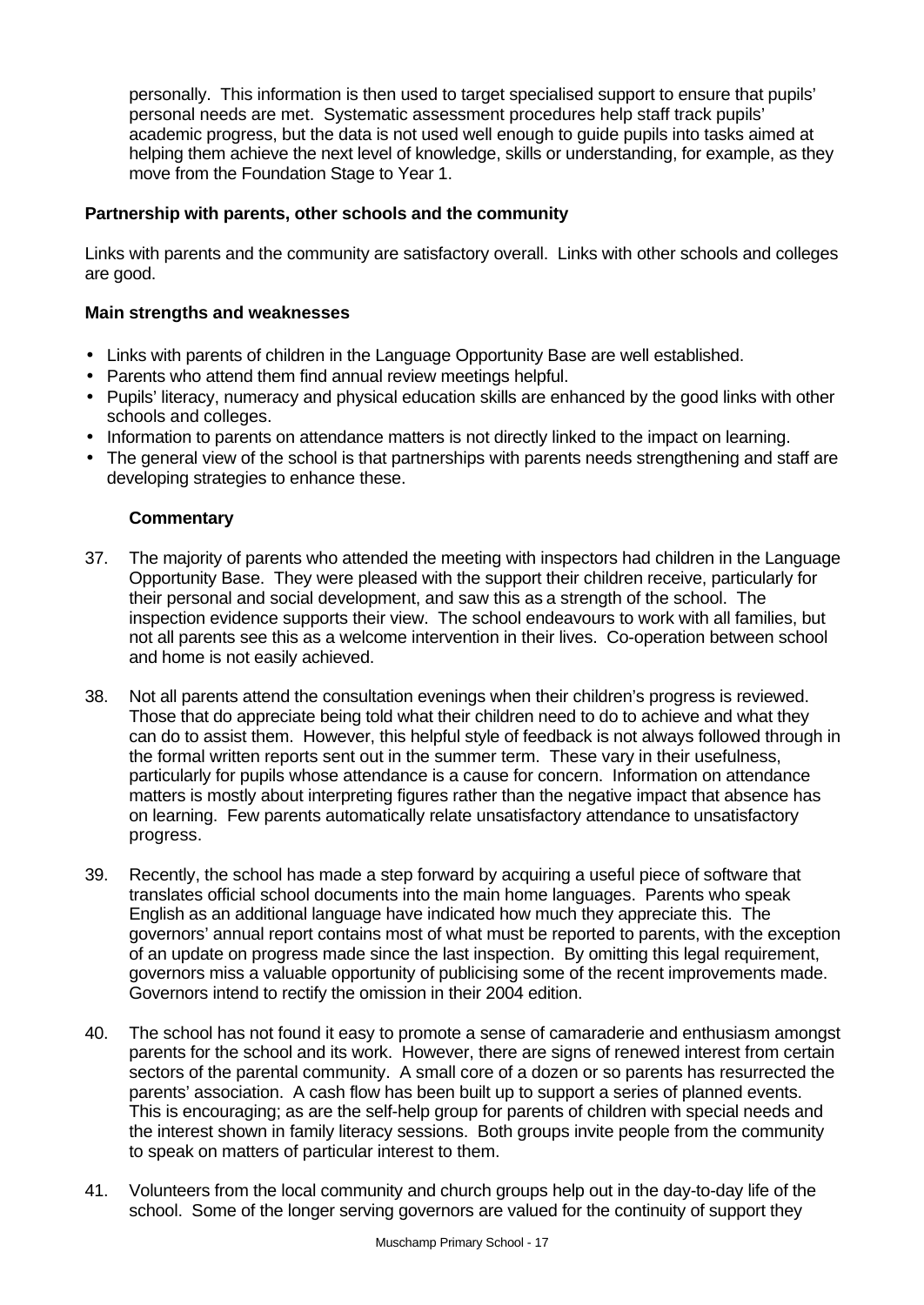provide and their in-depth knowledge of local issues. Staff work closely with local services, visiting specialist teachers and health and social workers to support all pupils and, in particular, those with special educational needs. A programme of carefully planned exchange visits to other schools develops pupils' skills and experiences well. For example, pupils and teachers in Years 6 and 7 work together on transition units of work and Year 7 boys from a local school act as 'buddies' to those in Year 6. This, together with visits to the local high school, helps pupils transfer confidently to the next stage of their education. The school takes advantage of its geographical location by arranging year group visits to London galleries and to Sussex seaside towns. This helps to enrich the curriculum and pupils' learning.

## **LEADERSHIP AND MANAGEMENT**

Leadership and management of the school are good overall. The leadership of the headteacher and other senior managers is good, as is the management and governance of the school.

#### **Main strengths and weaknesses**

- The headteacher provides good leadership and has a very clear vision for the future of the school.
- Governors have a very clear understanding of the school's strengths and weaknesses and are effective in shaping the development of the school.
- Most subjects and areas of learning are well managed and co-ordinated.
- Identified priorities are being addressed systematically to bring about improvement, but these have not yet impacted on standards in end of year tests.
- There has been satisfactory improvement since the previous inspection, but good improvement during the last eighteen months.
- The Language Opportunity Base is very well led and managed.

- 42. The headteacher is an effective leader with a very clear vision for the future of the school. This has motivated staff well to bring about improvements. She has successfully developed a shared vision with all staff, demonstrated through the strong sense of teamwork which pervades the school. The newly formed senior management team works very well together under the headteacher's leadership and is becoming increasingly effective. Members take an active part in providing advice and support, including staff training, so that their credibility in whole-school matters and school development is good. The headteacher has very high expectations of all staff. She recognises and values individual strengths so that staff are enabled to carry out their roles effectively.
- 43. Identified priorities are well linked to teaching, learning and curriculum leadership and these are fully reflected in staff objectives. This has brought about good improvements to the curriculum and the way it is taught, particularly in Years 3 to 6. Setting in Years 5 and 6 is enabling teachers to focus strongly on appropriate learning objectives and this, along with the dynamic way teachers are motivating pupils to learn, is helping them to achieve well, even though this is not yet reflected in end of year test results. Changes implemented in Years 1 and 2, whilst effective strategies in themselves, have not yet been sufficiently far reaching so as to bridge the very significant gaps in pupils' early learning and very low attainment on entry to the school, particularly in communication, language, literacy and social skills. The headteacher and senior managers are aware of the need to reshape the curriculum in Years 1 and 2 to take account of this and are already considering an appropriate range of options.
- 44. The school makes good use of self-evaluation to improve its practice. This is reflected in the improved monitoring of subjects through looking at teachers' planning, studying pupils' work and classroom observations during planned release time for subject leaders. Subject leaders show good knowledge of their subjects through well-designed action plans which identify priorities to ensure change. English, mathematics, science, art and design, information and communication technology, physical education and provision for special educational needs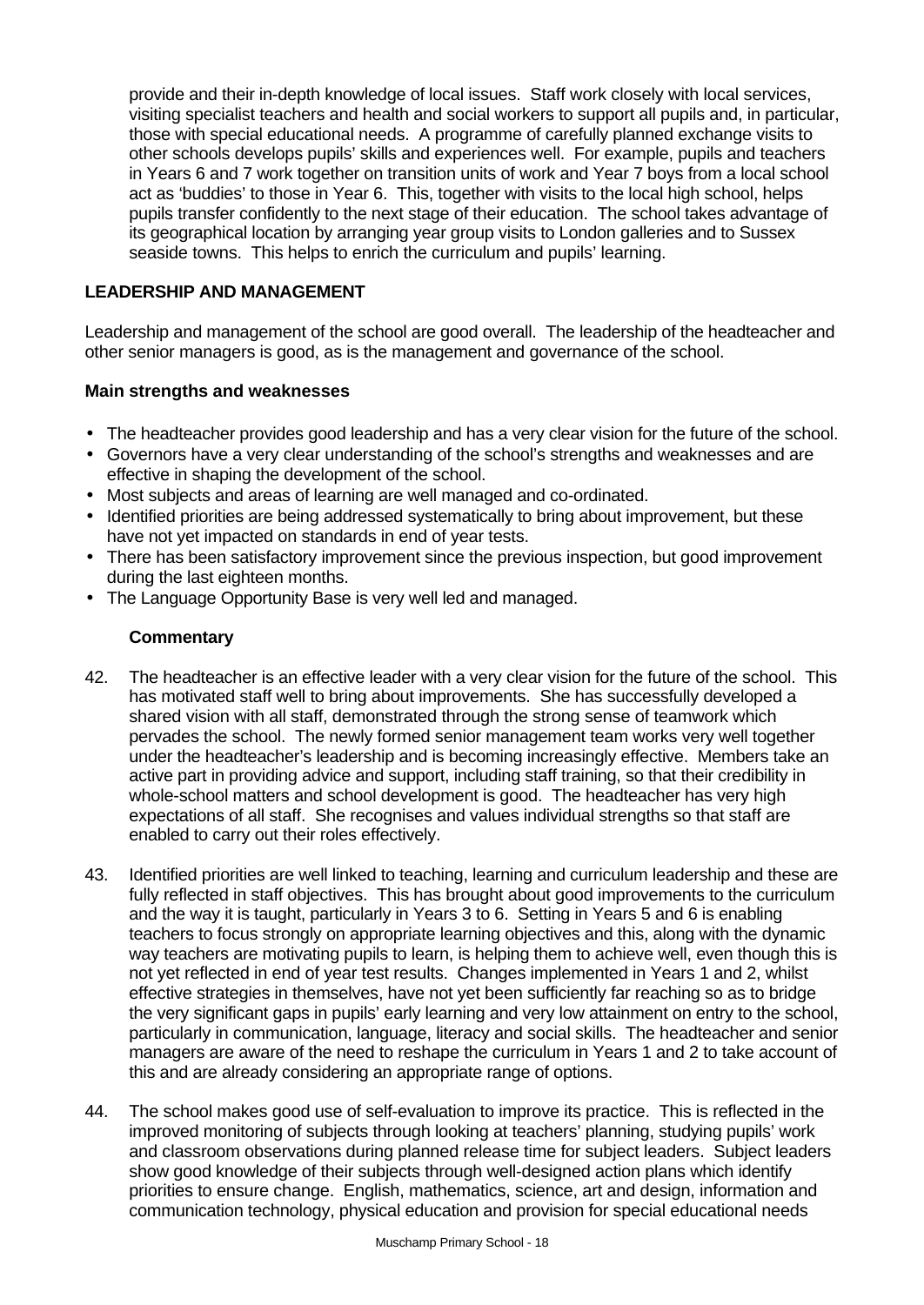and for children in the Foundation Stage of learning are all co-ordinated well. Subject leaders are more involved in monitoring teaching and planning than they were at the time of the previous inspection.

- 45. The school is very inclusive and has a good reputation for meeting complex and significant needs. Great effort is made to include pupils who join the school late, many of whom have significant special educational needs. Pupils identified as having specific strengths across the curriculum are encouraged to develop these skills through the wide range of additional activities provided.
- 46. The leadership and management of key staff responsible for special educational needs across the school are good. Responsibility is shared by the special educational needs co-ordinator and the deputy headteacher. The high proportion of pupils with both statemented and nonstatemented special educational needs makes this a complex area for management. There is a very good deployment of staff, who support well. The school makes very good use of the delegated budget for special educational needs, but also has to subsidise this support from the rest of the school budget.
- 47. Leadership and management of the Language Opportunity Base are very good, with some excellent examples of focused monitoring and evaluation. Insufficient use is made of performance data across the base to set overall targets for improvement. Opportunities for the inclusion of pupils from the base are very well organized, but there is a need to ensure that teachers in the mainstream classes use a wider range of support material when teaching pupils from the base.
- 48. Leadership and management of the Foundation Stage are good. The manager has a clear understanding of how young children learn and has planned the curriculum well to support their development in all areas. She recognises that the curriculum needs to reflect the very low attainment of pupils who join the school, especially in the development of social skills and communication, language and literacy.
- 49. The governing body operates efficiently through its system of committees and, as a result, governance is good. Governors work closely with the headteacher and senior managers. They are increasingly involved in monitoring with subject leaders so that they are well informed of policy and practice, and are developing closer links with staff. As a result, they are well informed and knowledgeable about the school's performance, and very clear about improvements and areas requiring development. They are well placed to challenge the school rigorously and do so. There is a minor omission in the governors' annual report to parents, of which the school is aware.
- 50. Finances are well managed and governors ensure that financial resources, including specific grants and additional funding, are used effectively. Principles of best value are implemented satisfactorily through use of data, methods of consulting those connected to the school and targeted use of the budget. School finances indicate relatively high expenditure per pupil, but figures are complicated by inclusion of funding for the Language Opportunity Base. The contingency statement shows that the high carry forward is earmarked for the ICT suite, redecoration of the older and larger part of the school, and other identified priorities. Taking this into account the school offers good value for money.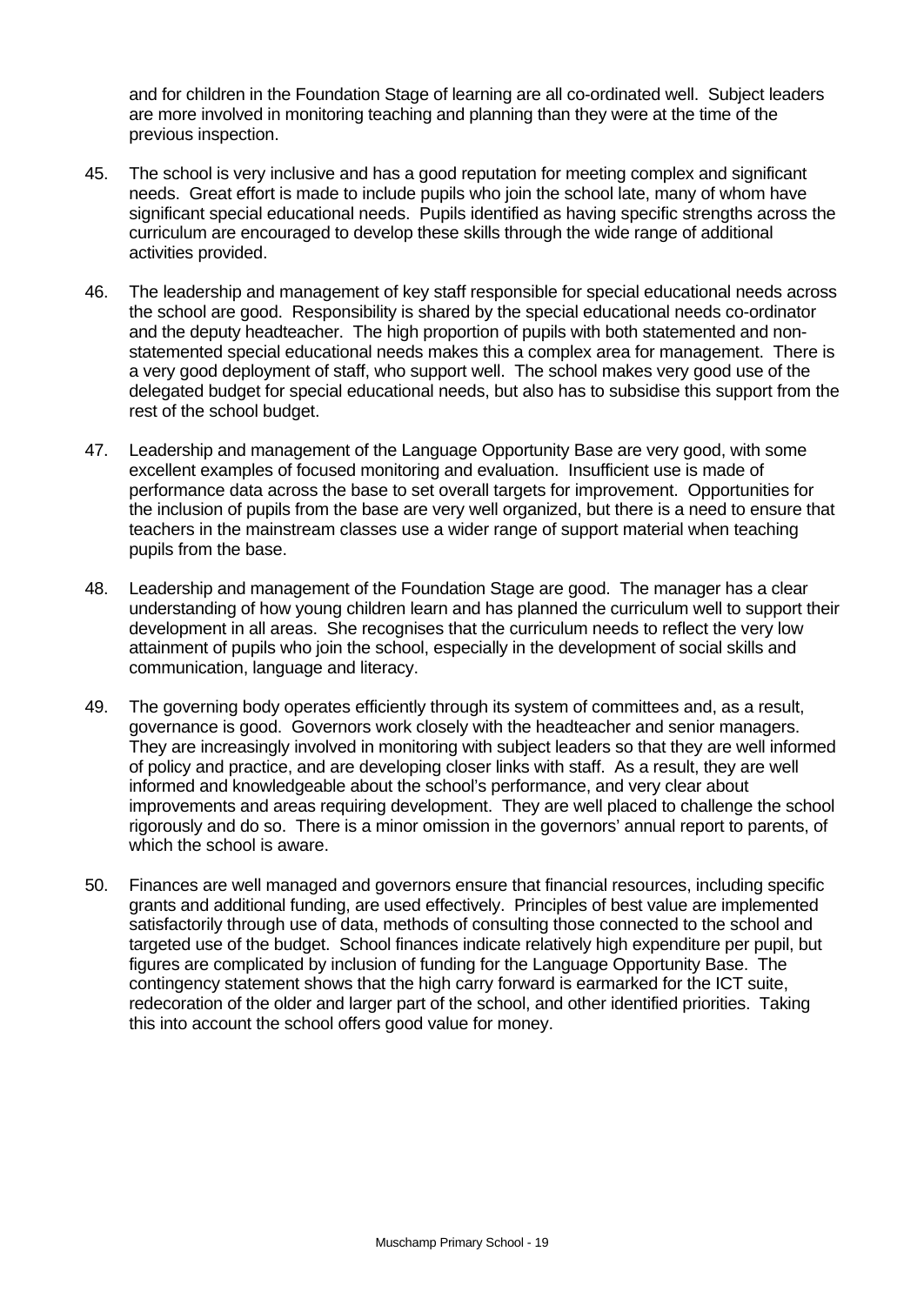# **Financial information**

# *Financial information for the year April 2002 to March 2003*

| Income and expenditure $(E)$ |           |  | Balances (£)                     |
|------------------------------|-----------|--|----------------------------------|
| Total income                 | 1,619,167 |  | Balance from previous year       |
| Total expenditure            | 1,629,307 |  | Balance carried forward to the i |
| Expenditure per pupil        | 3.346     |  |                                  |

| Income and expenditure $(E)$ |           | Balances (£)                        |         |
|------------------------------|-----------|-------------------------------------|---------|
| Total income                 | 1.619.167 | Balance from previous year          | 186.347 |
| Total expenditure            | 1,629,307 | Balance carried forward to the next | 176.207 |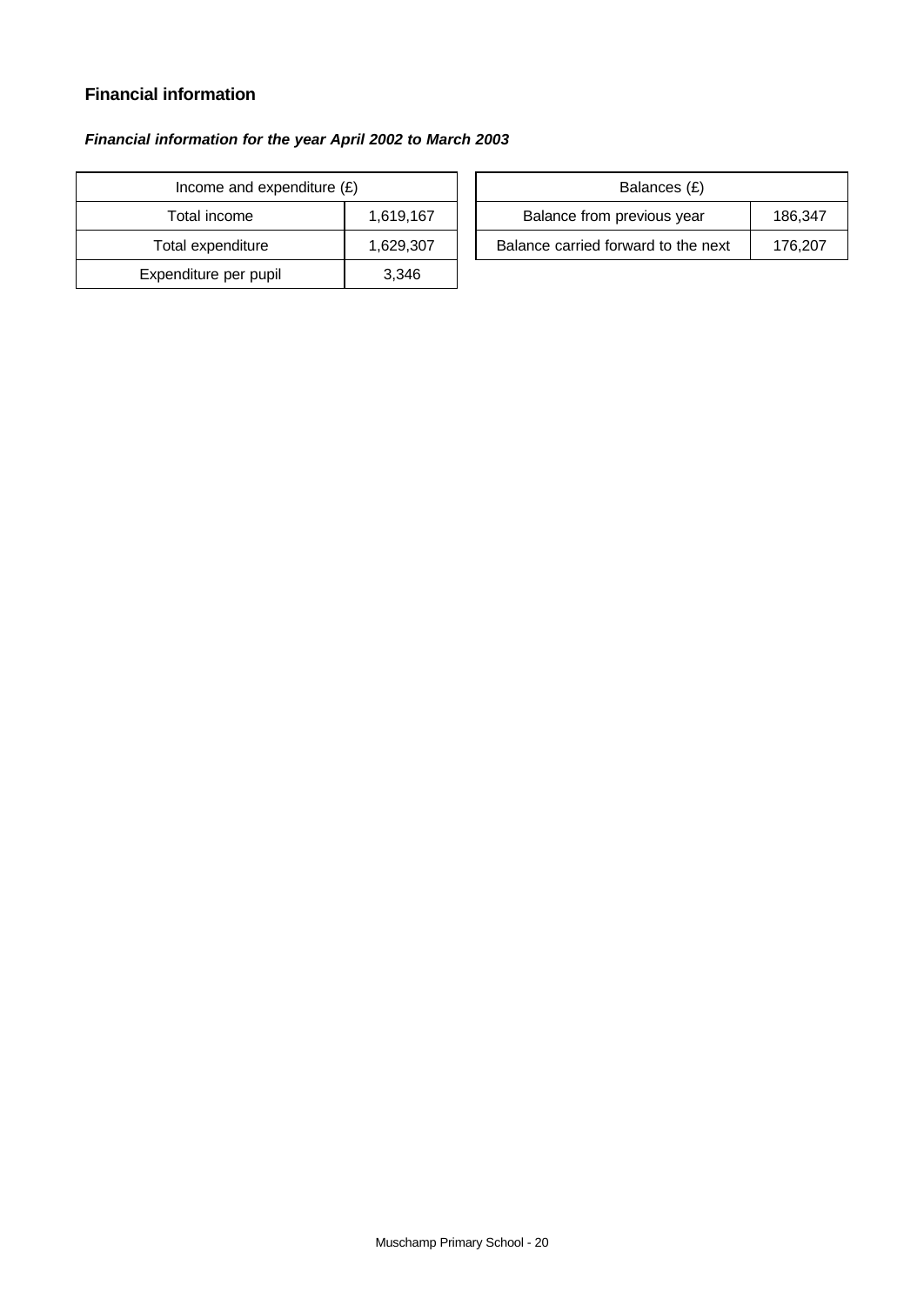# **PART C: THE QUALITY OF EDUCATION IN AREAS OF LEARNING AND SUBJECTS**

# **AREAS OF LEARNING IN THE FOUNDATION STAGE**

The good provision noted during the last inspection has been maintained and good improvements have been made so that current practice generally reflects national guidance. Liaison between the Nursery and Reception class staff is good and helps to ensure a good curriculum in many areas across this stage of learning, and good transfer from the nursery to the reception class. However, the curriculum is only satisfactory overall due to weaknesses in the outdoor provision for reception children, which is restricted by unsatisfactory accommodation and resources. Teachers and support staff form a good team and use their good knowledge of how young children learn to provide activities which stimulate learning in all areas. Provision for pupils with special educational needs, some of whom have quite severe learning difficulties, is good. This results in these children making good progress and achieving well. Children for whom English is an additional language also achieve well because their needs are recognised, and good support is given to extend their language and ensure that they fully understand what is said to them. The focus on improving communication through signing is effective and most children respond well. All staff assess the children's learning on a day-to-day basis through careful observations and use this information successfully to build up an individual profile of learning for each child. This area of the school is well led and managed and good induction practice helps children, some of whom are barely three on entry to the Nursery, to settle quickly. Children attend part-time in the Nursery for either a morning or afternoon session and, after a year, move full-time to the Reception year.

# **PERSONAL, SOCIAL AND EMOTIONAL DEVELOPMENT**

Provision in personal, social and emotional development is **good.**

#### **Main strengths and weaknesses**

- Staff work hard to develop good relationships with parents and there is a good induction programme.
- The quality of teaching is good.
- Children are encouraged to develop good behaviour, relationships and attitudes to learning.
- Children achieve well overall, but by the time they enter Year 1, a significant number do not reach the standards expected nationally for children of that age.

# **Commentary**

51. Staff in the Nursery work well with parents and encourage them to be involved in their children's learning. They try hard to develop good relationships and offer to visit families in their homes. Some parents do not take up this offer and so alternative arrangements are made for staff and parents to meet in school. These early introductions help children to settle into school routines. In both the Nursery and the Reception classes, a caring learning environment is created where children understand the structure of the day and by the time they enter Year 1, a significant number develop good attitudes to learning. Children are also encouraged to play and work with each other and consequently are helped to develop relationships. Teachers and support staff pay particular attention to meeting the needs of those children who find it difficult to communicate with others and encourage interaction through activities such as the imaginative play areas and playing in the outdoor Nursery area. Teachers and support staff make appropriate comments to encourage co-operation and children learn how to share and take turns. Children's skills are continually developed through the positive interactions between staff and children.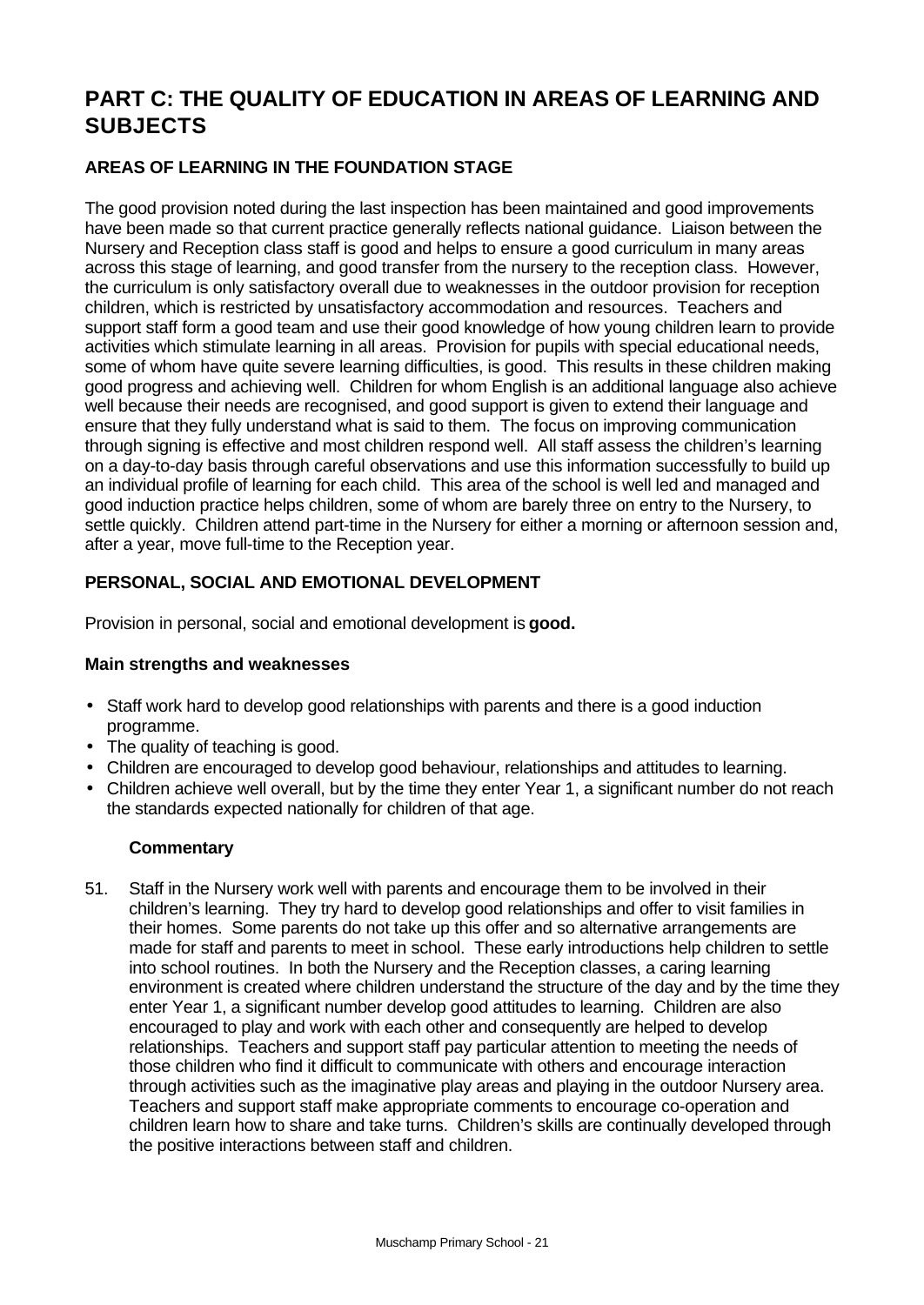# **COMMUNICATION, LANGUAGE AND LITERACY**

Provision in communication, language and literacy is **good.**

#### **Main strengths and weaknesses**

- Children receive a good range of activities, which develops their speaking, listening, reading and writing skills.
- The quality of teaching and learning is good and helps children to achieve well.
- Children receive good support from the teaching assistants.
- Some children are not expected to reach the standard expected for their age by the time they enter Year 1.

#### **Commentary**

52. Although most pupils achieve well, overall standards are below average when children enter Year 1 as insufficient time is available for them to progress from their well below average attainment on entry. Staff adopt a good range of strategies in the Nursery to encourage the development of the children's oracy and literacy skills. Some good examples were observed, for example, when the teaching assistant was encouraging children to prepare fruit and present it in the form of a 'rainbow'. This developed their knowledge of colours and use of vocabulary. In the Reception classes, children respond well to stories as they are encouraged to listen and put forward their views. Children's speaking skills are also systematically developed through the provision of specific activities, such as in the imaginative play areas. Many children in the Nursery do not readily talk with each other unless prompted, but make good progress. In the Reception classes, most have the confidence to speak with adults and each other. Children benefit from specific sessions when they learn the sounds that letters make and use this knowledge when trying to sound out unfamiliar words. On entry to the Nursery, children develop their writing skills by learning how to hold the pencil correctly and recognising and writing their own names. This is extended in the Reception classes when children write for a variety of purposes. Teaching is good because it recognises the children's needs and is aimed at developing their skills in a supportive environment. Teaching assistants use their expertise well to encourage responses from the children and develop their confidence and self-esteem.

#### **MATHEMATICAL DEVELOPMENT**

Provision in mathematical development is **good.**

#### **Main strengths and weaknesses**

- Teaching and learning are good, and help children to achieve well.
- Although many children in the current Reception Year are likely to reach average standards by the time they enter Year 1, a significant number will not. Consequently, standards are below average overall.
- A good range of activities reinforces the children's learning.

#### **Commentary**

53. The children's mathematical skills and understanding are taught during specific sessions, and consolidated through daily play activities. A good range of appropriate activities is provided, to develop learning and maintain their concentration. For example, in the Nursery, the children's skills of number recognition were developing well as the teacher worked with individuals, encouraging them to count to five and point to the numbers. They are successful when doing this in sequence, but are unable to recognise individual numbers when placed outside this pattern. One child with severe special educational needs was observed working well on the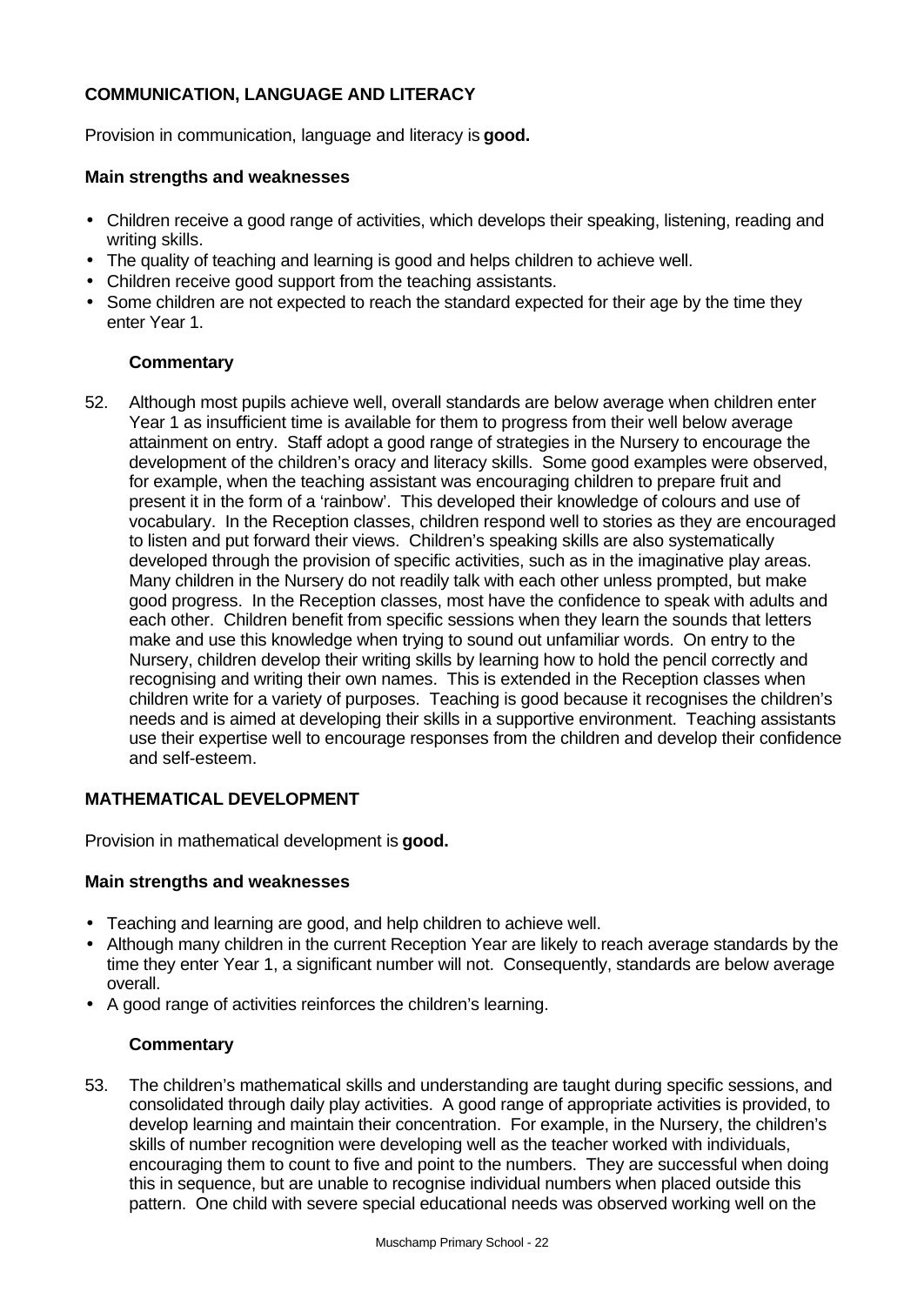computer matching squares, circles and triangles. Support for this child is good as his needs are great and he is making slow but steady progress. In one good lesson, the teacher quickly captured the Reception children's attention by getting them to clap, hop, nod or sing numbers, and targeted the task well to match the differing abilities of children. They then went on to develop an understanding of repeating patterns and, because the activities were practically based, they achieved well. Children from the Language Opportunity Base are well supported and they also achieve well. Most children enjoy their work and respond well to the activities provided.

## **KNOWLEDGE AND UNDERSTANDING OF THE WORLD**

Provision in knowledge and understanding of the world is **good**.

#### **Main strengths and weaknesses**

- The quality of teaching and learning is good and children achieve well.
- Many children in the current Reception Year are likely to reach the standards expected for their age by the time they enter Year 1 but a significant minority will not. This makes standards overall below average.
- Good links are made with other areas of learning and children are well prepared for their Year 1 work in science and religious education.

#### **Commentary**

54. Through speaking with the children and staff, looking at displays and looking at the teachers' planning, it is clear that children receive a good range of learning experiences and achieve well. Children in the Nursery develop an understanding of their immediate environment when they walk around the school looking for signs of spring. They also develop an understanding of basic food hygiene when they wash their hands before cutting up fruit.They learn about the names of different fruits and are encouraged to recognise their colour and shape. The practical nature of these activities engages the children's interests and enhances their learning. Children in the Reception Year develop good understanding of forces as they look at a range of toys and talk about how they move. Great fun is created when they then blow bubbles and party blowers to see what happens. This was a good lesson where children achieved well because the activities were interesting and built well on the children's prior learning. Another good lesson was observed when children were introduced to the Easter Story. They achieved well here and learning was good, because the teacher was knowledgeable and used a good range of resources to link the story of Jesus to how Easter is celebrated today. Children knew the sign for Jesus and related this to his crucifixion. Children use the computers regularly and produce some good work; for example, in the Reception Year they use a program to create their own towns.

#### **PHYSICAL DEVELOPMENT**

Provision in physical development is **good.**

#### **Main strengths and weaknesses**

- Teaching and learning are good and help children to achieve well.
- Children reach standards above those expected for their age by the time they enter Year 1.
- The outdoor area has been improved for the Nursery children and they develop their physical skills by, for example, playing with small equipment and riding bikes. Children in the Reception classes do not have the same opportunities because resources and accommodation are unsatisfactory.
- Overall, the children's confidence is developed well, particularly through using the gym equipment in the hall.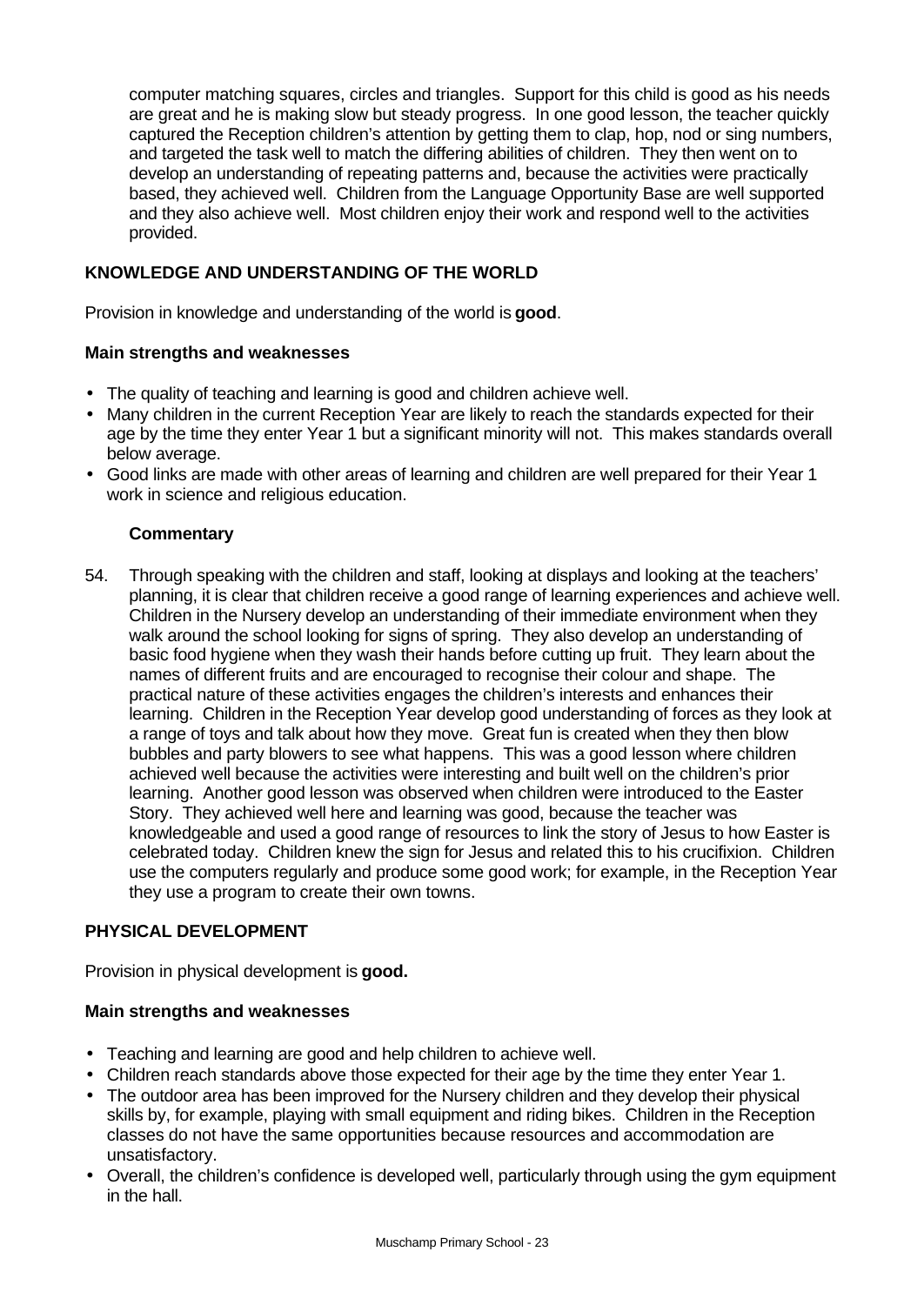#### **Commentary**

55. Children in the Nursery receive regular opportunities to use and enjoy playing with a range of small equipment, for example, when kicking balls or trying to pass them through a hoop. They also enjoy using wheeled toys and move around the area having sufficient control to avoid crashes. Most gain in confidence as staff encourage them to be adventurous and play with others. Children also show awareness of space during their good, formal physical development sessions, which take place in the school hall. Here, a good range of activities are provided which develop their listening skills and their ability to follow instructions as well as improving their physical skills. Good demonstrations by the teacher enhance learning as she helps them to throw underarm. Although, in the reception class, teachers make the most of the equipment and accommodation available, children do not have sufficient opportunities to regularly develop their physical activities outside. This restricts their experiences. The school has already identified this as an area for development and is working to improve facilities. However, Reception children achieve well in their formal physical development lessons because expectations are high and a good range of challenging activities are presented. They use equipment well to move up, down, over, under and through with due regard for their own safety and the safety of others. They say they "… need to concentrate to be safe". The older children develop a satisfactory sense of space and move around the school well with due regard for others, holding doors open when appropriate. Many handle items such as scissors, pencils and paintbrushes well. They use construction materials confidently and the younger children enjoy using objects when developing their small world play.

#### **CREATIVE DEVELOPMENT**

Provision in creative development is **good**.

#### **Main strengths and weaknesses**

- Children enjoy their creative work and achieve well.
- Teaching and learning are good and children are likely to reach the standards set nationally for children of their age.
- Good links are made with other areas of learning.

#### **Commentary**

56. The children's creative skills are developed well through a range of activities which are linked successfully to other areas of learning such as knowledge and understanding of the world, and personal and social development. In one lesson observed in the Nursery, children worked well developing their understanding of different roles within the family and of people who help them, such as nurses and members of the police. They did this through dressing up and using the imaginative play area. These activities encouraged children to play with others and developed their social skills well. Children also present their work in the 'art gallery', make snowman pictures and stick and paste different coloured paper to create Elmer the Elephant. Their cultural development is also enhanced as they make masks for Chinese New Year. Skills are more formally developed in the Reception Year as children are encouraged to make Mothers' Day cards. They develop good understanding of this celebration through discussions with the teacher and each other and the finished products are of a good quality. These older children also develop their imaginative skills as they act out the roles in the 'clothes washing area', or act as postmen when matching number cards to the postboxes. The older children developed their responses to music as they listened to pieces which encouraged them to gain an understanding of tempo.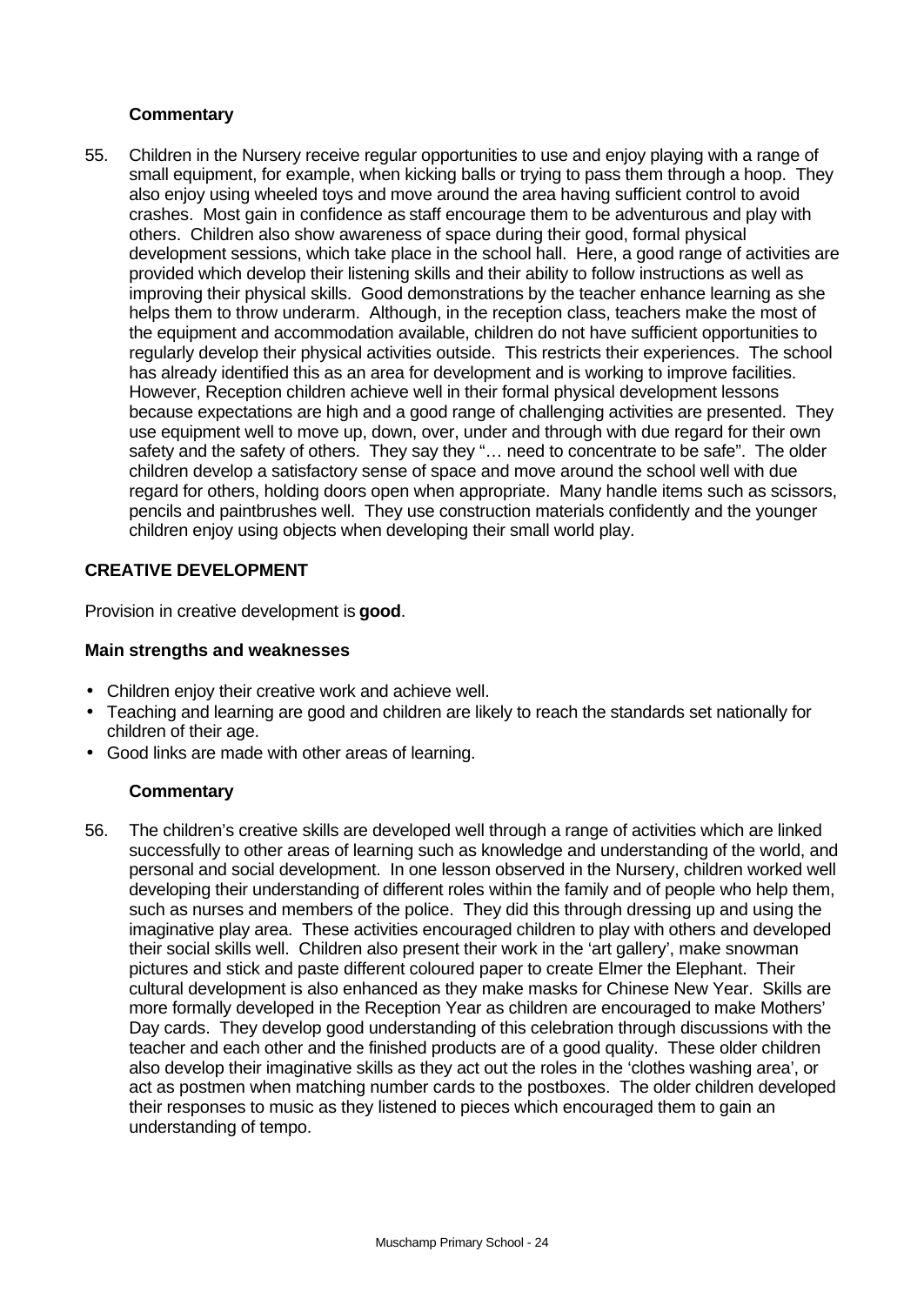#### **SUBJECTS IN KEY STAGES 1 AND 2**

#### **English**

Provision in English is **good** overall.

#### **Main strengths and weaknesses**

- Teaching and learning are effective, especially in Years 3 to 6 where the curriculum is well developed.
- Speaking and listening skills are used effectively in all subjects.
- Pupils with special educational needs achieve well in relation to their abilities.
- The subject leader and staff are working very hard to improve achievement in all aspects of English, but standards are not high enough, particularly in writing.
- Assessment and procedures for monitoring pupils' progress are now in place, but are not yet impacting on attainment.
- Pupils are not sufficiently aware of what they have to do to improve.

- 57. Although standards across the school are below average, this does not reflect the significant effort the school is making to bring about improvement. Staff have found it difficult to raise standards significantly owing to pupils' poorly developed social skills and the low attainment in communication, language and literacy skills when they enter the school. The very high proportion of pupils with special educational needs in all age groups, including many who join the school late, also affects the school's ability to make the necessary difference to end of year test results. Standards in speaking and listening skills are below average in Years 3 to 6, although they are closer to the national average in the current Year 5. In Years 1 and 2 they are well below average.
- 58. Pupils with special educational needs are well supported so that they achieve well in line with their abilities. Support staff are particularly good at helping pupils to remain focused on activities. They maintain a good dialogue with pupils so that pupils practise their speaking skills and rehearse their ideas prior to sharing them with the class. This contributes strongly to developing their self-confidence during lessons. The significant differences between the achievement of boys and girls noted in end of year test results were not evident in lessons observed nor in the scrutiny of pupils' work.
- 59. A significant strength in teaching is the use of 'chat partners' and group discussions, so that the teaching of speaking and listening is good. Planning to develop pupils' speaking skills in all subjects is very effective. Teachers value pupils' contributions highly and allow plenty of time for less confident speakers to gather their thoughts and express their ideas. This contributes strongly to the increasingly confident attitude many pupils have towards using language as a means of expressing their ideas and feelings and is resulting in good achievement in Years 3 to 6.
- 60. Teaching and learning are good in Years 3 to 6. In these year groups, planning and teaching styles are well focused so that planned activities are appropriately matched to meet individual needs and frequently include greater challenge for higher-attaining pupils. The setting of classes in Years 5 and 6 has been introduced as a strategy to raise standards. In these lessons, teachers are focusing well on appropriate objectives so that pupils are achieving well, based on their prior learning. Overall, teaching and learning in Years 1 and 2 are only satisfactory. This is mainly due to the inappropriate curriculum and teaching arrangements which are not suitable for pupils who have not yet achieved the expected national standard when they enter Year 1, and who require a curriculum designed to meet their specific needs. The school is very aware of this and has already implemented some changes. However,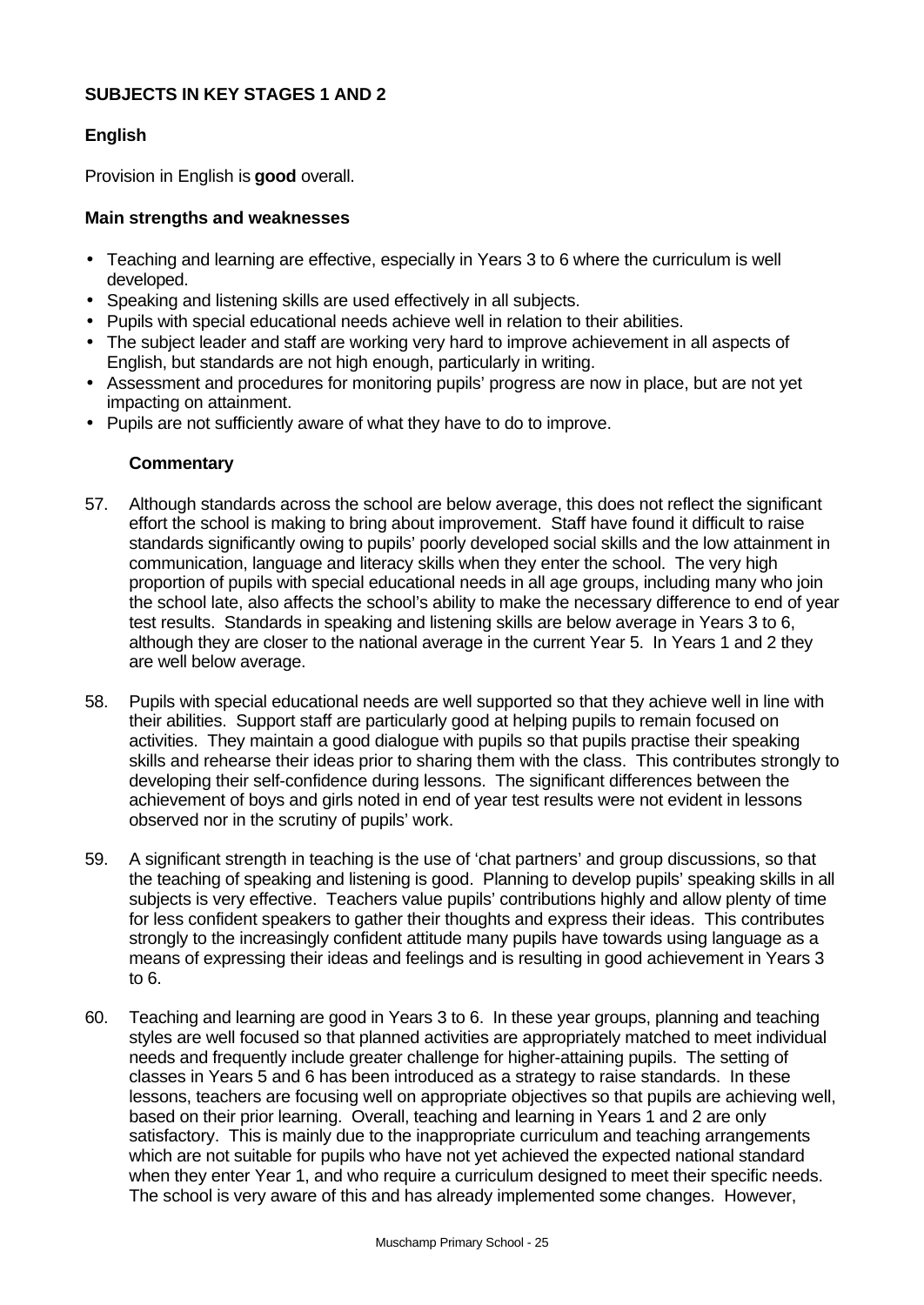these are not having the desired effect because they do not go far enough and, as a result, achievement is only satisfactory. Teachers' oral feedback is very effective in rewarding pupils' efforts, challenging them to try harder, think deeper, and to come up with a better word to improve their work. Marking, whilst very positive, relies too heavily on unwarranted praise and not sufficiently on exact requirements for improving their work. One excellent English lesson was observed.

#### **Example of outstanding practice**

#### **A Year 3/4 lesson with a focus on writing a character portrait.**

The very good subject knowledge and very high expectations of the teacher are key features in this successful lesson. The teacher quickly captures the pupils' attention by making references to the text and encouraging them to work with their partners to identify adjectives and adverbs to describe the key character. Her questioning is outstanding and pupils are constantly challenged as they work hard to identify words which clearly build a good picture. Their use of 'destructive', 'hideous', 'disgusting', 'scruffy' and 'evil' reflect their interest in the text and their understanding of what the teacher wants them to achieve. Her excellent modelling of a character profile helps pupils understand how to carry out the exercise and supports their good self-esteem as they feel confident to 'have a go'. The teacher focuses very well on good learning which 'can be fun'. Pupils thoroughly enjoy the lesson because they are interested in what they are doing and feel they can achieve despite some having low attainment in writing. The pupils achieve far more than might be expected as this teacher gives them the confidence to believe in themselves and change 'I can't' into 'I can'.

- 61. Pupils' technical reading has improved significantly as a result of good teaching in guided reading sessions arranged outside of literacy lessons, in groups, individually and with the whole class. Comprehension skills are markedly less well developed and this relates directly to pupils' very limited language and oracy skills on entry to the school and the need to catch up on this over time. Whilst there is appropriate emphasis on the teaching of letter sounds in Years 1 and 2 to help pupils develop a secure knowledge of their use in reading and spelling, this does not take sufficient account of their low starting point. Greater emphasis on early learning skills is required in order to make the significant difference needed to improve achievement by the end of Year 2. Reading resources are good and books are used well throughout the school so that the status of reading is improving. The reading club and electronic library offer pupils good opportunities to develop their reading skills outside of literacy lessons. Reading records are generally well maintained and are monitored by support staff each day. However, parents' contributions to their children's learning are poor overall.
- 62. Writing is a weakness across the school. This is because pupils have not developed the necessary skills to enable them to be successful writers over time and each year teachers are attempting to fill the gaps in pupils' learning. Teachers in Years 3 to 6 have developed a dynamic style which is very effective in motivating pupils and developing their self-esteem. The excellent emphasis on oracy in lessons, including opportunities for role play, drama and 'hot seating' (where pupils dress up and take responsibility for answering questions from the class, often linked to a particular role) is having a major impact on improving achievement. However, it is very difficult for teachers to make up such a huge gap in learning and any difference to end of year test results. Handwriting is generally well taught and there is good evidence in pupils' work which shows a flowing and consistently joined style. Work in books is generally well presented.
- 63. The subject leader has a good understanding of strengths and weaknesses and is fully aware that standards are not high enough. Good leadership has ensured that effective strategies for improvement have been established, especially in planning, curriculum development and teaching and learning in Years 3 to 6 and in initial changes to provision for literacy in Years 1 and 2. Assessment procedures and targets for reading and writing are in place; however, pupils are not aware of how to attain higher levels. It is too early for recent changes to have had the necessary impact on raising attainment so that it is reflected in the end of year test results. The subject leader is aware that information and communication technology is not yet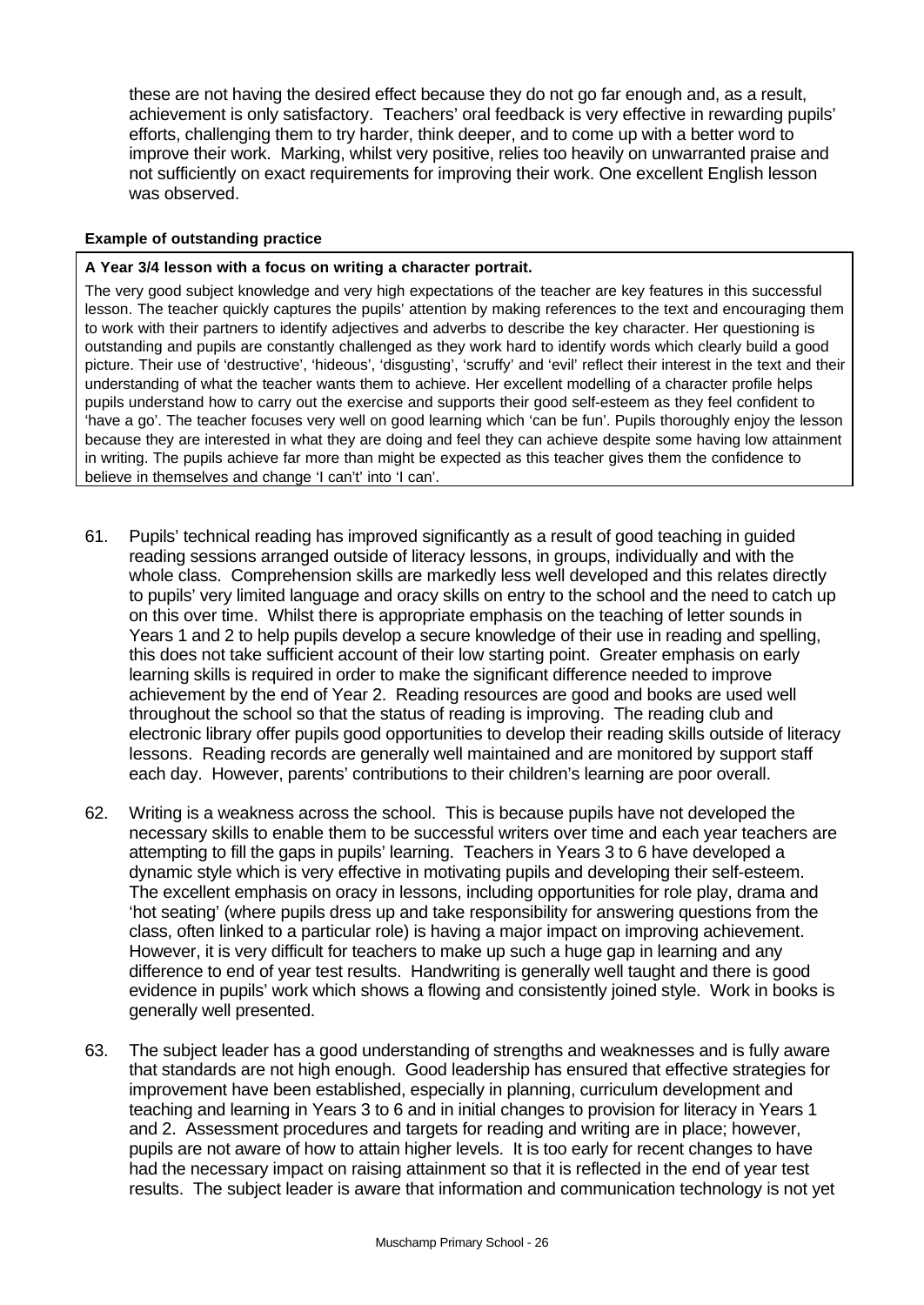being used sufficiently in English. Overall, management has only brought about satisfactory progress since the previous inspection because standards have not improved significantly. However, the rate of improvement has accelerated over the last year.

#### **Literacy across the curriculum**

64. There is limited development of pupils' writing in other subjects and this is preventing development of their basic writing skills. Speaking and listening skills are well planned for across the curriculum so that pupils are achieving well.

#### **MATHEMATICS**

Provision in mathematics is **good.**

#### **Main strengths and weaknesses**

- Overall, pupils achieve well as a result of the good teaching and learning.
- The subject is conscientiously led and managed.
- Setting arrangements in Years 3 to 6 are effective.
- The use of classroom computers to support learning is underdeveloped.

- 65. Inspection evidence indicates that standards in the current Year 2 are well below the national average and below average for pupils in Year 6. In 2002 national tests, standards achieved by pupils were very low in comparison with the national average and with the average for schools in similar contexts. In national tests for pupils in Year 6, pupils attained standards that were well below the national average, but in line with the average for similar schools. Thirty-eight per cent of these pupils had special educational needs, and 9.5 per cent had statements. Test results from the years preceding and following the last inspection show that pupils in Year 2 are attaining similar standards, whilst pupils in Year 6 are attaining slightly higher standards. Although girls outperform boys in national tests, there was no evidence in lessons seen during the inspection of a difference in the attainment of boys and girls. Boys and girls are currently making similar progress. The school does well for its pupils, with all groups making good progress and achieving well. The school's data shows that pupils achieve well during their time at the school. This includes those who entered the school in the Nursery and the significant number of pupils who join at other times. The very high number of pupils with special educational needs are well supported by teachers and well-briefed teaching assistants and achieve as well as their peers. Pupils with English as an additional language are also well supported to achieve as well as other pupils of similar abilities. Setting arrangements for pupils in Years 3 to 6 provide well for different abilities and extend more able pupils. These arrangements make it easier for teachers to set work which matches the abilities of pupils in each group. All indications are that standards are rising because of improved assessment procedures and target setting for individual pupils; a thorough analysis of test results identifies areas for development and there is an increased emphasis on developing pupils' problemsolving skills.
- 66. The quality of teaching and learning is good overall, with some individual lessons which are very good or excellent. This helps pupils to achieve well. Strengths include:
	- teaching which captures pupils' interest;
	- very good relationships, which encourage pupils to contribute with no fear of failure;
	- effective use of support staff to support the learning of pupils with special educational needs;
	- clear explanations, which ensure all pupils understand what they are to do;
	- teachers' secure knowledge of the subject;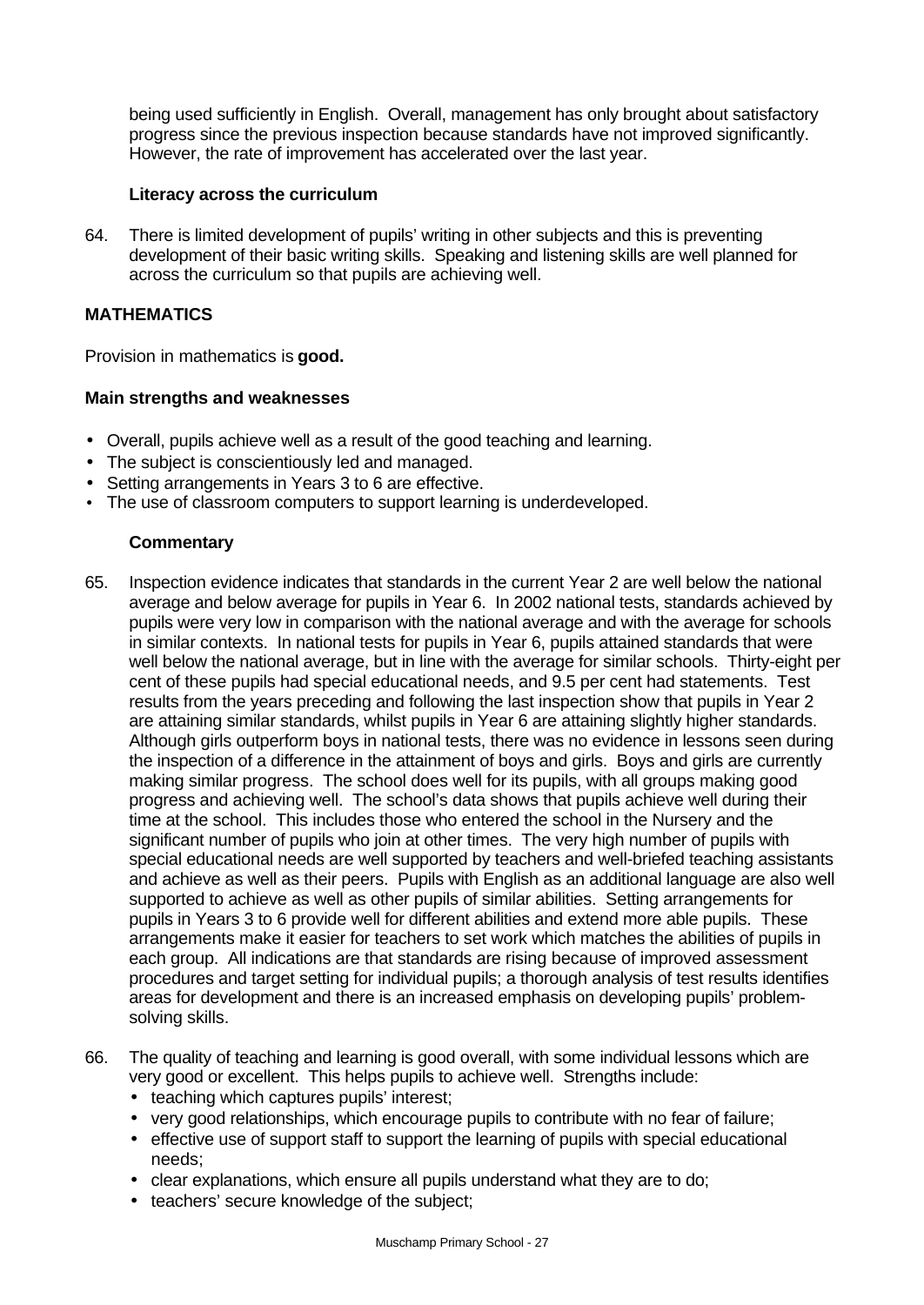- well-structured lessons, so that pupils move quickly onto group or individual tasks after stimulating mental mathematics sessions, and clear, brisk explanations of tasks;
- a good balance between direct teaching and independent learning, questioning and challenging all pupils as they work.

Excellent teaching of pupils with special educational needs was seen in two lessons.

#### **Example of outstanding practice**

#### **Teachers in these lessons had an excellent understanding of how pupils with special educational needs learn.**

They used a variety of strategies to ensure that pupils' interest did not wane and successfully encouraged all pupils to play a full part. Outstanding relationships resulted in all pupils wanting to do their best and to succeed. A great strength was how teachers and support staff continued to encourage and challenge as pupils worked on tasks. In the Year 3/4 lesson, for example, the outstanding teaching resulted in most pupils understanding that  $89 + 5 = 89 + 1+4$ , which is very high achievement for these pupils. This concern for pupils with special educational needs is a strength of the school.

- 67. Although pupils in Year 6 attain standards in basic numeracy that are close to the national expectation, the school has recognised that their ability to use and apply mathematics is underdeveloped and there is an increased emphasis on this in lessons. Skills required to solve problems have not been progressively and systematically taught and so pupils' progress is not as good as it could be. Also, many pupils currently in Years 1 and 2 still experience problems in communication, language and literacy. This limits their ability to discuss their work in mathematical language and to give reasons for their answers. The school is working hard to develop pupils' problem solving skills and most teachers are adept at challenging pupils to explain their work during group or individual tasks. However, inspection evidence shows that the curriculum in Year 1 is not sufficiently well adapted to meet the individual needs of pupils when they leave the Foundation Stage of learning and this sometimes restricts their learning.
- 68. By the end of Year 2, most pupils are developing knowledge and understanding of place value and recall addition and subtraction facts to at least 10. They are taught to recognise number patterns and, because most teachers' questioning is effective, pupils try hard to describe their strategies for solving number problems. As pupils move up the school, the speed and range of mental calculations increases. Year 6 pupils, for example, are challenged to use their knowledge of place value to devise mental strategies for problems such as 2016 - 1208. In a Year 6 lesson, higher-attaining pupils were rising to the challenge to devise strategies to find 37 per cent of 110. Most persevered to devise and use efficient methods such as finding one per cent and ten per cent before working out 30 per cent and seven per cent. Pupils gain a sound understanding of the relationship between fractions, decimals and percentages.
- 69. A thorough analysis of pupils' work shows that all aspects of the subject, including data handling and shape, space and measure, are given due attention. Pupils in Year 2 use mathematical names for two- and three-dimensional shapes and start to use every day standard units of measure for length, time and mass. By the end of Year 6, pupils have been taught to use formulae to calculate perimeter and area. Work on data handling shows that they understand and use the probability scale 0 to I and that they are given opportunities to construct and interpret graphs and diagrams, including pie charts. Leadership and management are good and effective in encouraging good teaching which, in turn, is bringing about better standards. The school is now monitoring how pupils are achieving and the standards they attain, and using this information to develop appropriate strategies for improvement.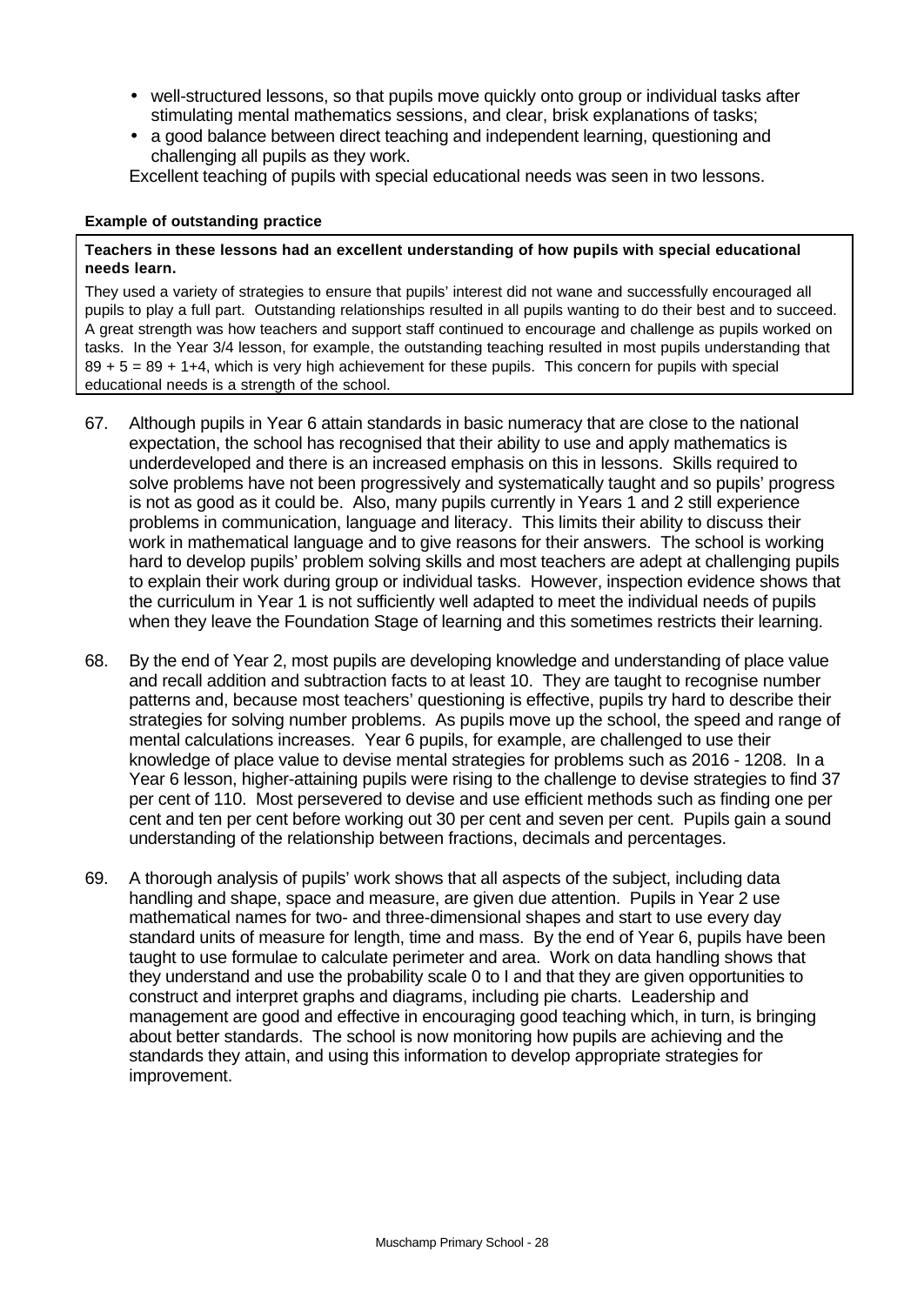#### **Mathematics across the curriculum**

70. Pupils are given opportunities to use mathematics in other subjects and consequently develop an appreciation of the practical uses of the subject. Examples of this were seen in work in geography and of pupils using information and communication technology to design spreadsheets and to present data graphically during lessons in the suite. In its quest to raise standards in using and applying mathematics, the school needs to look further at opportunities to challenge pupils to acquire and apply these skills in meaningful ways across a range of subjects, including information and communication technology in classrooms during everyday mathematics lessons.

#### **SCIENCE**

Provision in science is **good**.

#### **Main strengths and weaknesses**

- The good quality teaching and learning in Years 3 to 6 helps pupils to achieve well.
- There is a greater focus on the investigative nature of science and this is helping to maintain pupils' interests and develop their good attitudes to learning.
- Activities like Science Week raise the profile of the subject and enhance pupils' learning.
- Teachers do not systematically use science to develop pupils' writing skills.
- Good leadership and management have helped to identify areas for improvement and this is improving provision and teaching.

- 71. Standards in science are improving. Pupils attained well below average standards in the 2003 Year 6 national tests and the current Year 6 pupils are attaining standards which are below average. So, too, are pupils in Year 2. Inspection findings indicate that most pupils make good progress and achieve well. Several factors have combined to make it difficult for some pupils to reach the standard expected for their age by the time they leave school. These include pupils' well below average attainment on entry, the high number of pupils with special educational needs and the poor attendance of some pupils.
- 72. However, the subject has been well managed with a focus on raising standards and providing a broad and interesting curriculum. Activities such as Science Week, when the whole school focuses on additional scientific activities to widen pupils' experiences, and a science visit for the younger pupils have raised the profile of the subject and enhanced learning.
- 73. Since the subject leader has been in post, the science policy has been revised and the scheme of work developed in line with national guidance. Expectations have been raised through the headteacher giving guidance on the role of subject leader and there is now a clearer focus on raising standards. Time has been allocated for the specific monitoring and development of the subject, and this has brought about a clear and appropriate action plan. Priorities include a greater emphasis on teaching certain parts of the science curriculum and a sharper focus on how the expertise of teaching assistants can be used to support learning.
- 74. Staff have focused well on developing the pupils' skills of scientific enquiry so that by the time they leave school pupils can select a suitable way of finding things out when trying to answer a scientific question. In a good Year 1/2 lesson, the teacher quickly captured the pupils' attention by asking, "How can I make this car move without touching it?" Pupils were keen to put forward their ideas and this quickly led to a revision of their work on forces. Pupils said they liked 'doing' science and this was confirmed later in the lesson when they went outside to test the suitability of materials for making a kite. Some Year 2 pupils identified that "…the tissue paper would be good because it is thin and light so the wind would blow and push it up".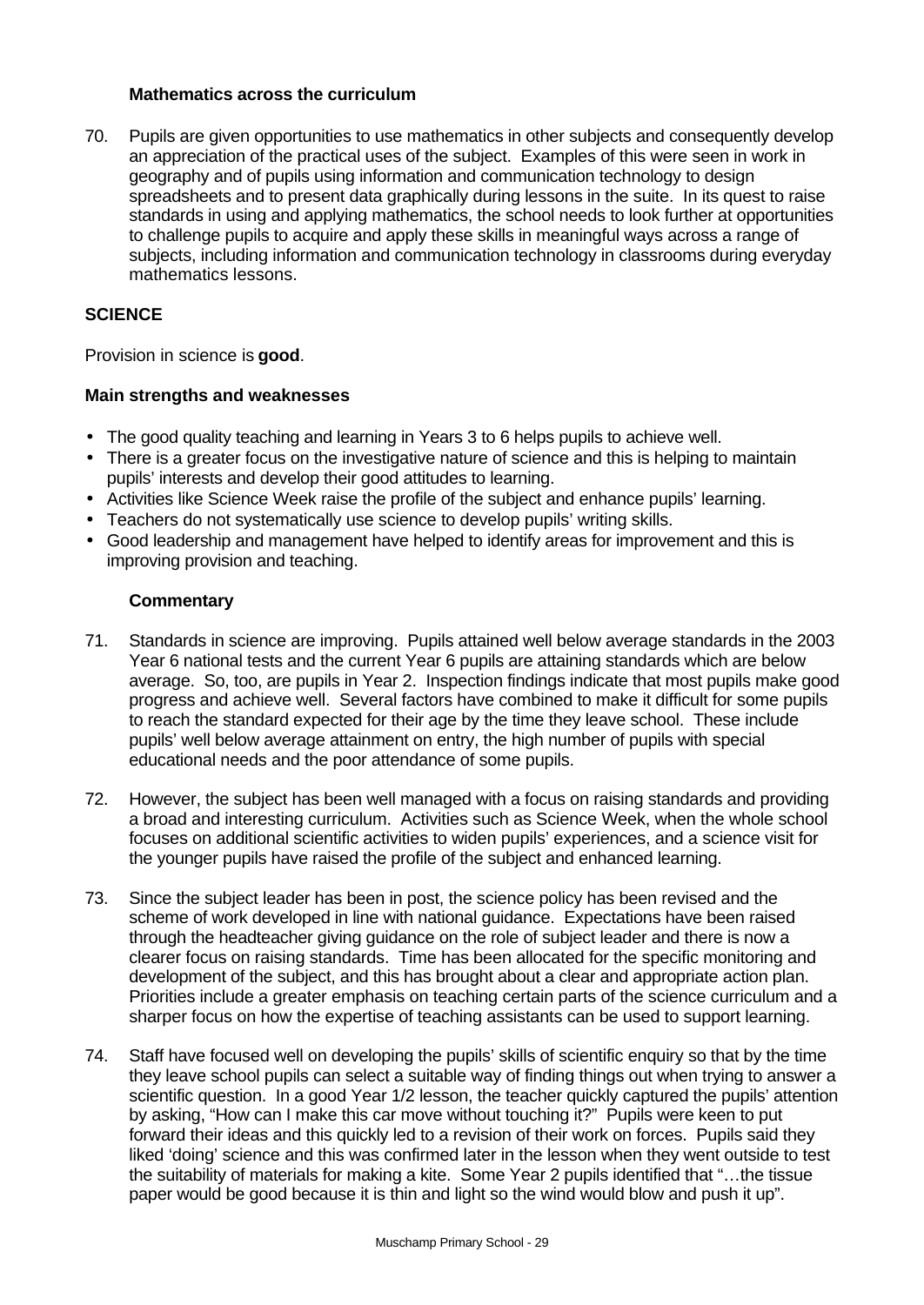Another pupil stated that the card would be no good "…as it is thicker and has layers". Pupils' understanding of materials was further extended in a very good Year 3/4 lesson when pupils investigated why certain objects were made of specific materials. For example, they studied the properties of rubber and understood that the thickness of the material and its hardness would determine its flexibility.

75. Pupils base their predictions on previously gained scientific knowledge and understanding, and identify key factors to be considered when a fair test is part of the investigation. This was clearly seen in a good Year 3/4 lesson when pupils compared the permeability of different soils. Pupils with special educational needs were keen to talk about their work and achieved well owing to the good demonstrations and explanations given by the teacher, which helped them to understand the process and record their own findings. The end of the lesson was used well to assess pupils' understanding, consolidate learning and reward good work. Pupils' enthusiasm was further enhanced in Years 5 and 6 during two good lessons, one on measuring pulse rate and relating this to heart beat and the other on day and night. In both these lessons, pupils achieved well because they were interested in what they were doing and the activities were aimed at a level where all could succeed. In one lesson, good use was made of information and communication technology to explain how day and night were created. In all the lessons observed, the pupils' knowledge and understanding was at a higher level than their written work suggested thus reflecting the impact of poor writing skills on this area of the curriculum.

#### **INFORMATION AND COMMUNICATION TECHNOLOGY**

Provision in information and communication technology is **good.**

#### **Main strengths and weaknesses**

- Teaching and learning in the suite are good and pupils achieve well.
- There is a good scheme of work to support teaching and learning.
- Assessment to guide planning for different groups of pupils is not yet in place.
- The use of classroom computers to support learning is underdeveloped.
- Pupils' have a very good attitude to the subject and behave well in lessons.

- 76. Standards attained by pupils at the end of Year 2 are in line with national expectations. Although standards at the time of the last inspection were reported to have been above expectations, pupils are achieving as well as they were then, because expectations of what pupils can do have increased very significantly since then. Standards in Year 6 are also in line with those expected for pupils of this age. All pupils in all year groups are taught appropriate skills in the computer suite.
- 77. Pupils' very good attitudes and the good quality teaching and learning are the result of good quality planning and high expectations. Pupils' enthusiasm for the subject is reflected in the high numbers who attend computer clubs run during lunchtimes by teachers and support staff. In two very good lessons, one in a Year 1/2 class and one in a Year 5/6 class, the teaching was well informed, highly stimulating and very well prepared. Tasks were well matched to the pupils' needs and built very well on pupils' prior learning and understanding. Time was used very well and pupils spent most of the time on computers while teachers and support staff continued to teach, guide and challenge at appropriate levels as pupils worked. This is especially effective since the school does not yet have the resources, such as a projector, to teach the class as a whole. Teachers work hard to ensure that all pupils are fully included, with due regard for those with special educational needs and those at the early stages of learning English. However, not all lesson plans take into account the different abilities of pupils, especially in the case of those who are capable of attaining higher levels, and this impedes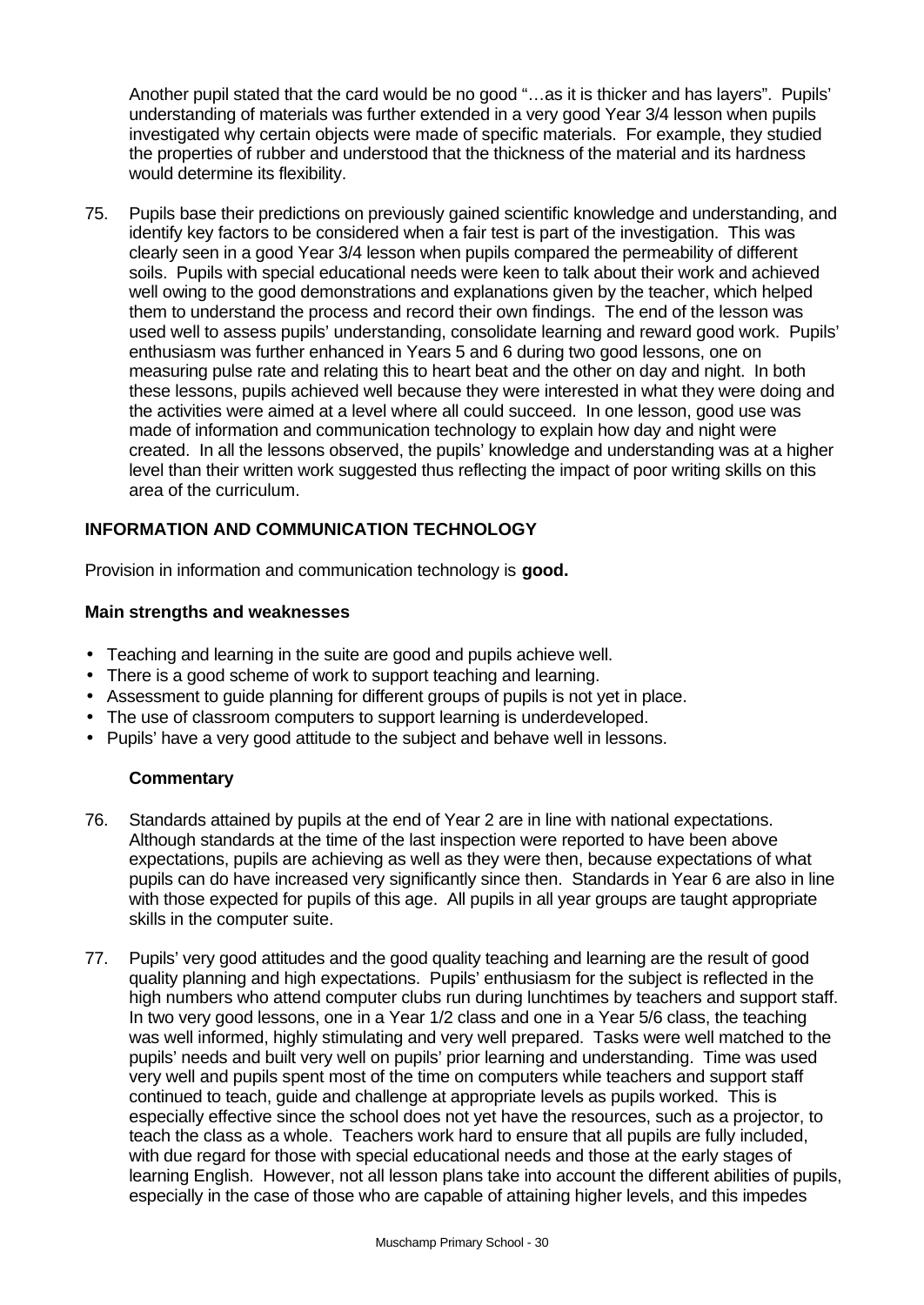progress. The co-ordinators are aware of this and have good plans in place for the introduction of assessment procedures, as well as for the forthcoming development of the suite and increased resources. The support provided by the technician is very well managed so that computers are kept up and running and learning time is not lost. Overall, leadership and management of the subject are good.

78. In Years 1 and 2, teachers are good at giving pupils responsibility for logging on, finding correct files and printing and saving their work. Pupils respond very well to this. Pupils are taught to manipulate text by changing font, size, style and colour and produce work with text, maps, graphs and pictures. Work on display shows that pupils in Years 1 and 2 are taught to use drawing programs to create compositions in the style of Pollock and Mondrian. In lessons seen in Years 1 and 2, pupils were applying skills they had been taught to build up binary trees and to enter and store the information they had collated. Planning shows that during the year, pupils are taught to produce an accurate set of instructions to control a floor turtle and to predict the outcome. By the end of Year 6, pupils have experience of multimedia presentation and confidently access information, using CD-ROMs and the Internet. Although the subject managers have identified the need to provide teachers with further training in monitoring and control technology, pupils are covering the full range of work required by the National Curriculum. Planning shows that pupils in Years 5 and 6, for example, learn to monitor environmental conditions and changes to support their work in geography.

#### **Information and communication technology across the curriculum**

79. Good examples were seen of pupils using the computers in the suite to support learning in literacy, art and design, geography and mathematics. The school has recognised the need to improve the quality of classroom computers, so that pupils can consolidate the skills taught in the suite to further support their learning across the curriculum.

#### **HUMANITIES**

- 80. Inspectors observed two history lessons, two geography lessons and four religious education lessons. They also looked at pupils' work and teachers' planning. It was not possible to make overall judgements on provision in history or geography.
- 81. In the **geography** and **history** lessons seen there was evidence of some good teaching but insufficient use was made of resources to enliven the teaching and stimulate learning. The work scrutiny provided only sketchy evidence of topics covered this term. Insufficient time had been given to developing historical and geographical skills or to use these subjects to develop pupils' writing. Assessment is unsatisfactory owing to the lack of any grading against national levels and, frequently, comments that were unhelpful in identifying how pupils could improve their work. There has been some effective cross-curricular work between history and geography, for example, in the work done on the Ancient Greeks

#### **Religious education**

Provision in religious education is **satisfactory.**

#### **Main strengths and weaknesses**

- The curriculum is not planned well enough to meet the needs of all pupils in Years 1 and 2 and consequently pupils' achievement is only satisfactory.
- Teaching and learning in Years 3 to 6 are good and pupils achieve well.
- Teachers do not fully realise the contribution the subject can make to pupils' writing skills.
- Limited use is made of information and communication technology to support learning.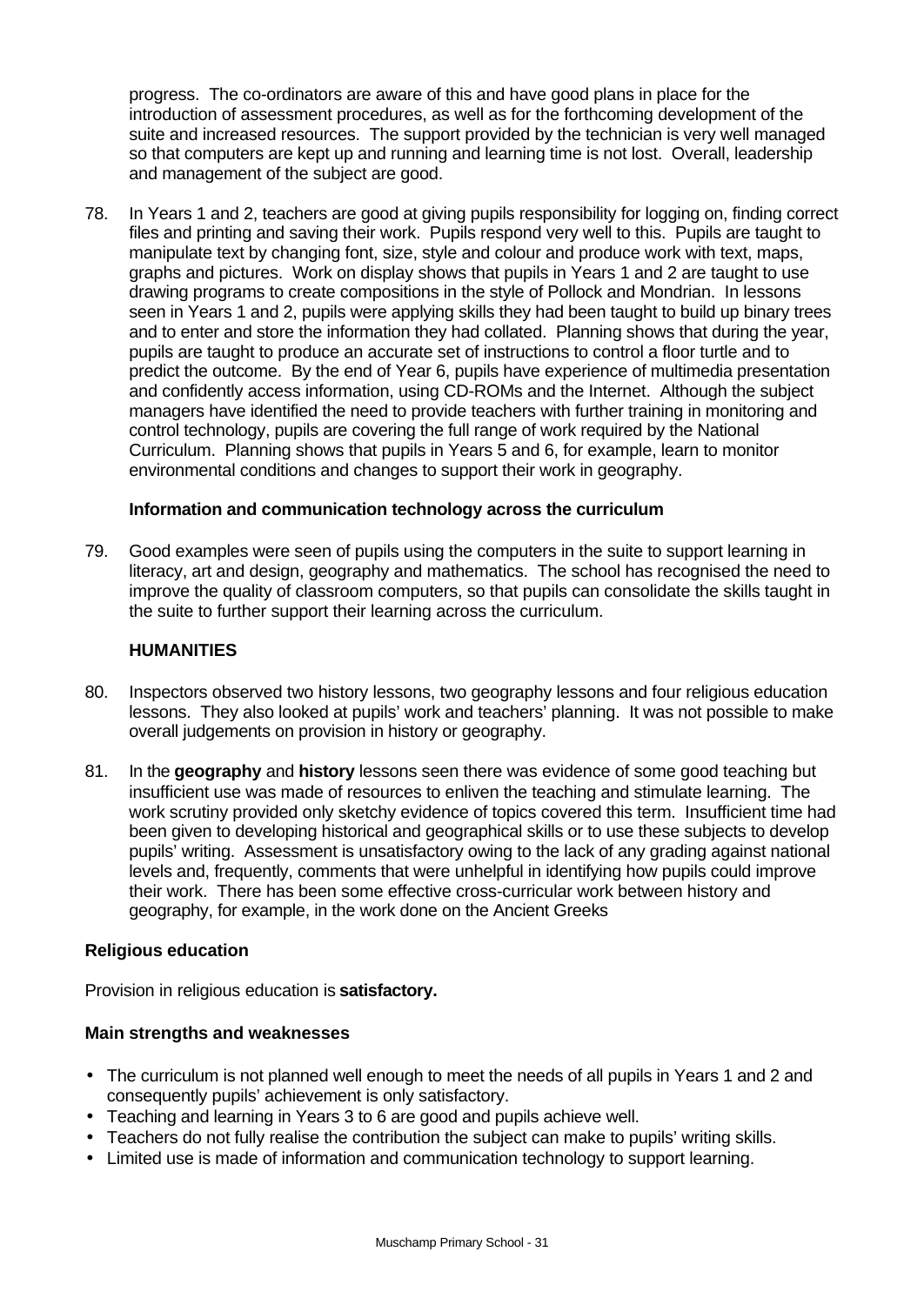#### **Commentary**

- 82. Standards in religious education are below the expectations of the agreed syllabus at the end of Year 2 and in line with expectations at the end of Year 6. The quality of teaching and learning is satisfactory in Years 1 and 2 and good in Years 3 to 6. Teachers in Years 1 and 2 do not adapt the content of lessons well enough to meet the needs of Year 1 pupils in particular, to take account of the weakness in their understanding and communication skills. This means that the work is too difficult and, consequently, pupils do not make the progress of which they are capable. One of the lessons seen in this age group was unsatisfactory for this reason and because the set task had little to do with religious education.
- 83. Teachers have very good relationships with their pupils and this gives pupils the confidence to join in discussions and to share their beliefs with the class. A good example of this was seen in a Year 5/6 lesson where a Muslim pupil was describing how she uses the Qu'ran as a guide for living. The rest of the class listened with respect and interest, and then discussed in groups how this particular holy book might help a person in times of trouble. The class teacher encouraged respect for others' beliefs and traditions by washing her hands before handling the Qu'ran. Where teaching is good, teachers use a good range of teaching methods to engage pupils' interest and to stimulate their thinking. An example of this was seen a Year 3/4 lesson where pupils were learning about Holy Week and events leading up to the Crucifixion. The class teacher made effective use of whole-class and group discussions, 'hot-seating' (where an individual acts in role or character and answers questions from the class) and the writing of diary entries, to stimulate pupils' interest and to lend pace to their learning. Pupils were highly motivated by these imaginative strategies, which helped them to remember what they had been taught. Through these effective, interesting teaching methods, teachers ensure that not only do pupils learn *about* religion, but also *through* religion. As a result, pupils link religious teaching with everyday life. They are taught that different religions share some common features, such as people caring for each other and the environment, and the importance to believers of festivals such as Christmas, Easter, Ramadan, Hanukah, Diwali and Eid. Good use is made of visits to Christian churches, but this has yet to extend to other places of worship. This, together with greater use of displays of religions studied, will further help to stimulate pupils' interest and to give them a greater understanding of different faiths and cultures represented in Britain today.
- 84. The subject leader provides enthusiastic leadership and ensures that the curriculum is covered in full. She has organised artefacts and other resources so that they are readily available to teachers. Overall, the subject is satisfactorily led and managed. Currently, little use is made of information and communication technology to support pupils' personal research of the religions studied.

# **CREATIVE, AESTHETIC, PRACTICAL AND PHYSICAL SUBJECTS**

85. Only one lesson was seen in **design and technology**, and none in **music**. Further evidence was gained by looking at pupils' work and teachers' planning. It was not possible to make overall judgements on provision in these subjects. Music does not currently have a high status across the school. Pupils' singing in assembly is generally tuneful and they show some musical knowledge. The headteacher is currently managing the subject satisfactorily. Displays of design and technology show that pupils work with a satisfactory range of materials and techniques and the curriculum covered is appropriate. Literacy skills are not well developed in design and technology and insufficient attention is paid to the quality of labelling, lists, instructions and annotating of plans generally. There was no evidence seen of written evaluations of work completed. Resources are satisfactory.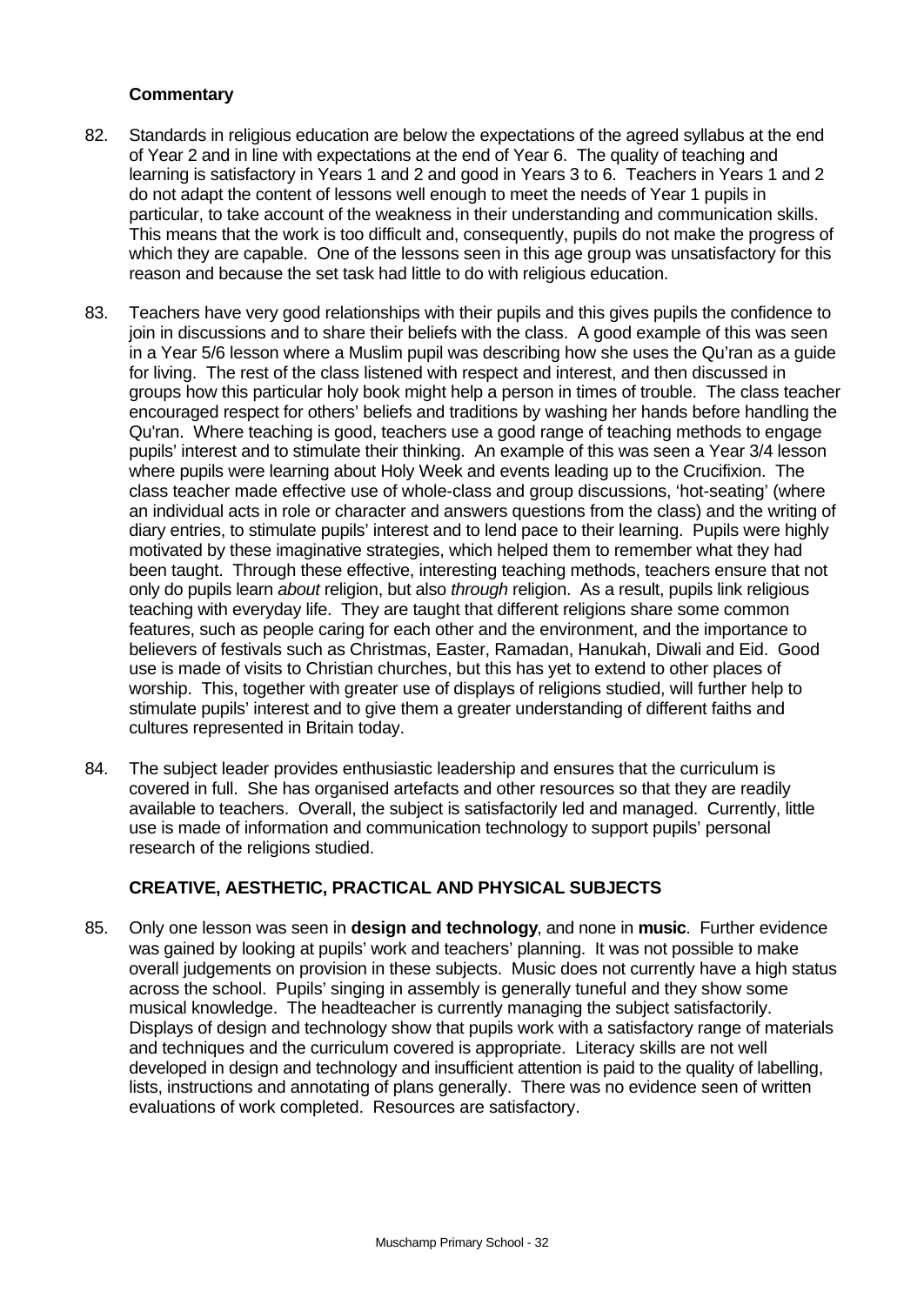# **Art and design**

Provision in art and design is **good**.

#### **Main strengths and weaknesses**

- Art and design is a strength of the school and displays are outstanding.
- Pupils achieve well across the school and standards are above average in Years 3 to 6.
- The art and design curriculum is innovative and links very well with other subjects.
- Pupils love their art and design lessons and are well stimulated by the work. This results in their behaving very well.
- Staff subject knowledge and confidence are greatly improved and this has helped to raise the quality of teaching.
- Leadership and management of art and design are good.

- 86. Effective leadership and management have impacted significantly on the status of the subject and pupils achieve well across the school. Standards are above average in Years 3 to 6 and broadly average in Years 1 and 2. The subject leader acts as a good role model through her own teaching and has been instrumental in expanding the range of work and raising expectations of what the pupils can achieve.
- 87. The new curriculum is innovative and imaginative so that pupils have access to a wonderfully wide range of materials and processes which stimulate their minds. As a result, they are increasingly creative in their ideas and approaches to learning and talk enthusiastically about what they have done. Teachers' enthusiasm and subject knowledge have also improved as a result of the curriculum and as a consequence they are now confident in their teaching. Teaching and learning in Years 3 to 6 are good overall and sometimes very good. Pupils are taught appropriate skills systematically and develop good knowledge, skills and understanding of how they can apply these to their artwork. This is evident in the quality of art around the school and in lessons. Pupils clearly love their art and design lessons. No lessons were observed in Years 1 and 2.
- 88. Sketch books are well used. Pupils are encouraged to experiment and 'play' with resources, such as charcoal or oil pastels, to see how they can be used in different ways. As a result, they are well prepared and confident to try different techniques when it comes to working on a final piece of work. The teaching of colour mixing techniques is very effective and good attention is paid to technical language such as 'hues', 'tints' and 'shades' as well as 'warm' and 'cold' colours, 'complementary' and 'neutral' colours. Older pupils show good understanding of colour mixing in their portraits in the style of Picasso. Art history is also well addressed when pupils look at and produce portraits in the style of Picasso's rose, red and blue periods. Observational skills are well developed and evident in the careful drawing of apples with use of pastels to create depth in the style of Cezanne. Perspective is well addressed so that pupils are taught different ways of seeing perspective, which includes teaching about the use of vertical and horizontal lines to create a vanishing point. Pupils' field sketches show developing understanding of how pencil can be used creatively. Younger pupils show satisfactory colour mixing skills in their seaside paintings, although their portraits are very immature, indicating gaps in their early creative development.
- 89. Opportunities for evaluation are excellent. The level of discussion is good as pupils consider how well each has performed and how they can improve their own work. They also evaluate their teacher's work as well as that of well known artists. This is contributing strongly to developing their speaking skills. The subject is very well resourced and teachers and pupils make very creative use of resources.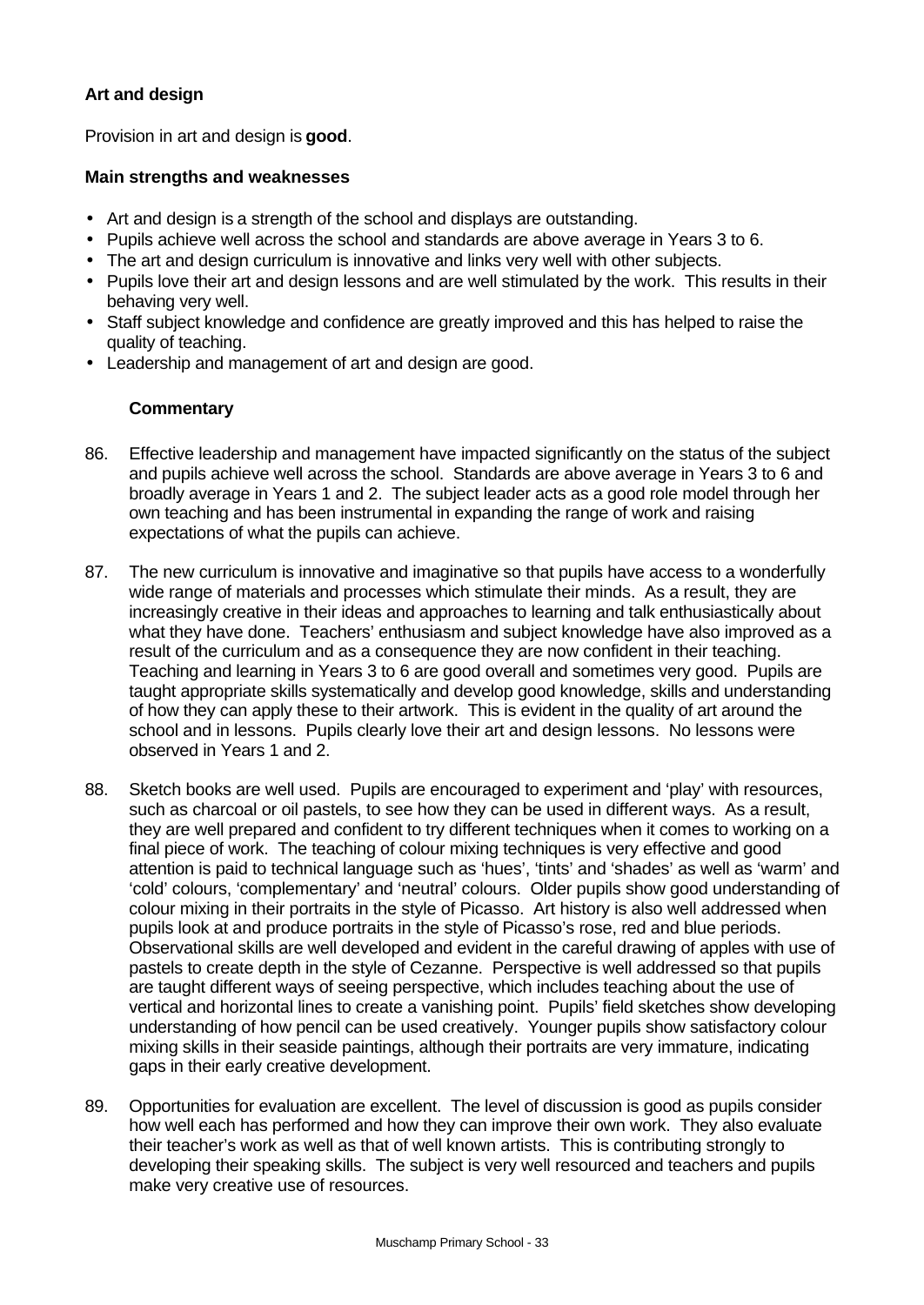- 90. Display around the school is dynamic and outstanding. The school values pupils' work highly and much of it is framed or displayed imaginatively to show it at its best. The school uses a professional to frame work and the finished article is then 'sold' to parents, thereby placing very high value on the pupils' works of art. Pupils stop frequently to show their work and talk animatedly about it. The use of visiting artists during art week enriches the curriculum further. Also, the art club for pupils in Years 3 to 6 is very popular. It offers pupils the opportunity to be very experimental with a wide range of materials and techniques so that the early learning that most pupils have missed is developed appropriately. The subject leader knows where the gaps are and ensures that work is well planned to ensure that pupils experience a wide curriculum. There are plans to develop this in Years 1 and 2 to enhance pupils' creative skills as early as possible.
- 91. Links are well made across other subjects, in particular English, history and ICT. ICT is used effectively for shape designs in the style of Pollock and Mondrian using the 'Dazzle' program or of Matisse using the drawing tool. Pupils' cultural awareness is well developed through working in the style of a range of famous artists.

#### **Physical education**

Provision in physical education is **good**.

#### **Main strengths and weaknesses**

- The subject is well led and managed.
- The quality of teaching is good, particularly games skills, and by Year 6, overall standards are above those expected nationally.
- A wide range of extra-curricular sport enhances the curriculum.
- The subject contributes well to pupils' social development.
- Queuing to use apparatus in gymnastics lessons slows the pace of pupils' work and learning.

- 92. Lessons in games, gymnastics and dance were observed during the inspection. Standards attained by pupils in games are in line with those expected nationally at the end of Year 2, and above those expected at the end of Year 6. This represents a significant improvement since the last inspection. Records indicate that pupils attain standards in swimming above those expected by the end of Year 6. Standards in gymnastics are as expected for pupils in Year 2 and Year 6. As only one dance lesson was seen, no firm judgement can be made on standards in this aspect of the subject. Teachers report that pupils achieve well in outdoor and adventurous activities during residential trips. The curriculum and pupils' social development are well enriched through a wide range of extra-curricular sports clubs and opportunities to take part in competitive sport with other schools. The school's results in these competitions reflect pupils' good attainment in games. Overall, pupils achieve well.
- 93. The quality of teaching and learning seen in games lessons was good overall. The overall quality of teaching and learning in gymnastics lessons was satisfactory. Teaching is guided by a broad and balanced curriculum which is designed to promote pupils' physical development and sense of achievement. Teachers manage behaviour very well so that all pupils work together happily and safely. As a result of teachers' high expectations and the very good relationships they establish in their classes, pupils enjoy their physical education lessons, behave well and work constructively together. Teachers and support staff are well aware of the needs of less able pupils and ensure that boys and girls of all abilities are fully included in lessons. They make good use of pupil demonstration as a stimulus for improvement, and of competitive, small-sided games so that pupils can apply the skills they have been taught. The weakness in the teaching of gymnastics is that, following stimulating floor work sessions, pupils are allowed to queue to take their turn on the apparatus. This slows the pace of work and diminishes the effects of warm up sessions.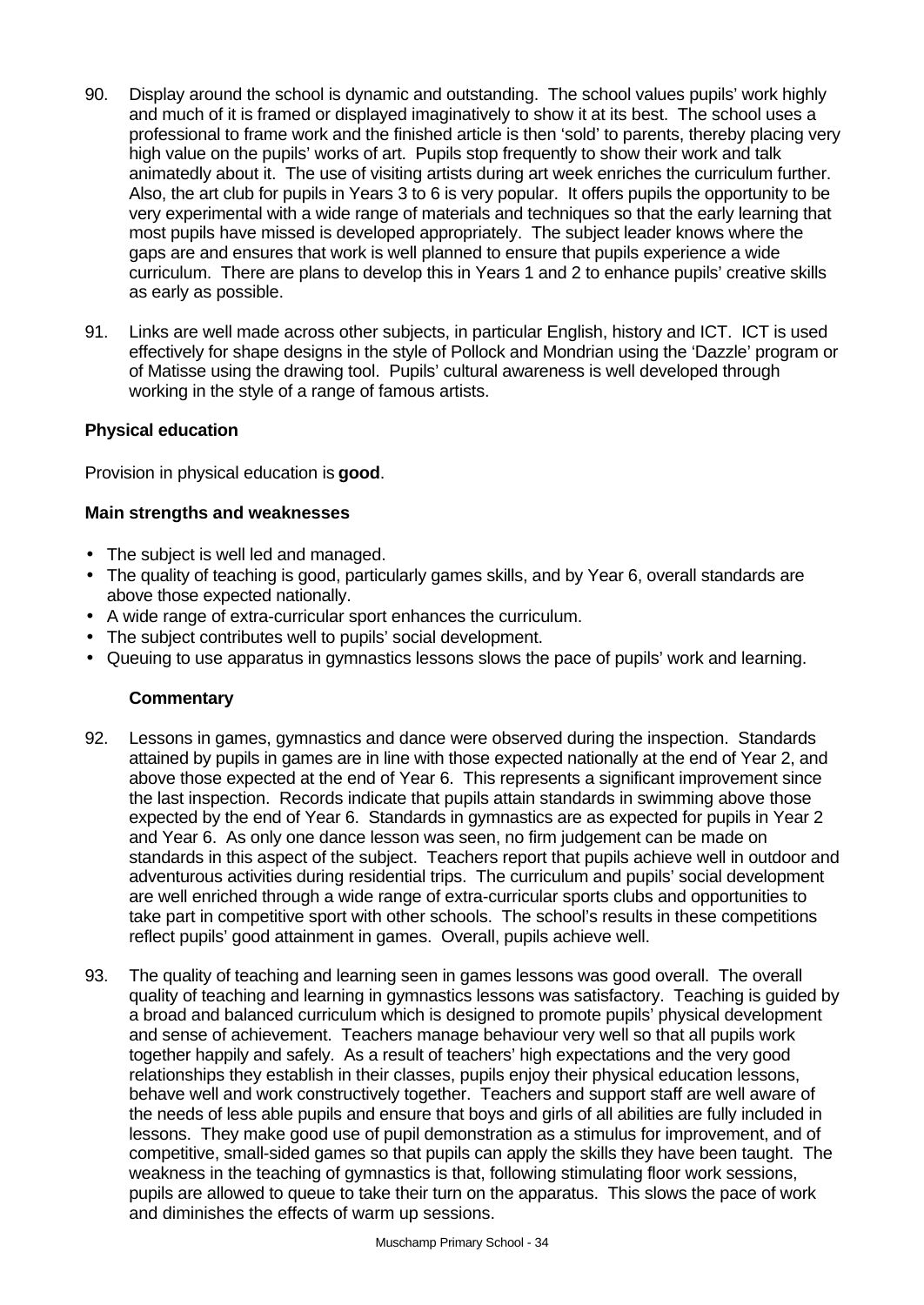94. Very good provision of extra-curricular sport such as dance, football, netball, judo, badminton and athletics, involving members of staff and outside providers, enhances pupils' learning and their sense of achievement. As a result, a significant number of pupils attain standards above those expected in games by the end of Year 6. The accommodation, both indoors and outside, and a good range of equipment, allow the subject to be taught effectively. The coordinator manages the subject well and provides knowledgeable advice for teachers. She has identified the need to provide teachers with further training in gymnastics.

#### **PERSONAL, SOCIAL AND HEALTH EDUCATION**

- 95. This area of the school's work was sampled by looking at provision throughout the school's everyday practice, in assemblies, during extra-curricular activities and through speaking with pupils.
- 96. Provision for **personal, social and health education** is good overall. There is a planned programme of work, which is used effectively to cover a range of appropriate issues. Also, 'Circle Time' (a lesson when pupils sit in a circle and talk about specific topics and listen to others' points of view) is used well to address issues as they arise, for example, disagreements at lunchtime. The programme, together with science and physical education lessons, covers work on drug awareness, health and sex education. The School Council and class councils introduce pupils to the concept of democracy, and they feel that they have a voice in managing the school. This helps to develop their understanding of citizenship.
- 97. Personal and social education is also implicit in most lessons, in assemblies and through the good range of extra-curricular activities. Teachers encourage pupils to express their views, to listen to others and to take responsibility. Pupils respond well to this by, for example, volunteering to be 'playtime friends'. Teachers have high expectations of behaviour and pupils are encouraged to behave well through a system of rewards and sanctions. 'Golden Time' acts as a good incentive for pupils as they are awarded 20 minutes each week during which time they can choose to take part in an activity which they particularly enjoy. This helps pupils to develop self-control and think carefully about their own behaviour. Similarly, during an assembly, pupils were encouraged to think about good behaviour whilst listening to a story with a good moral message.